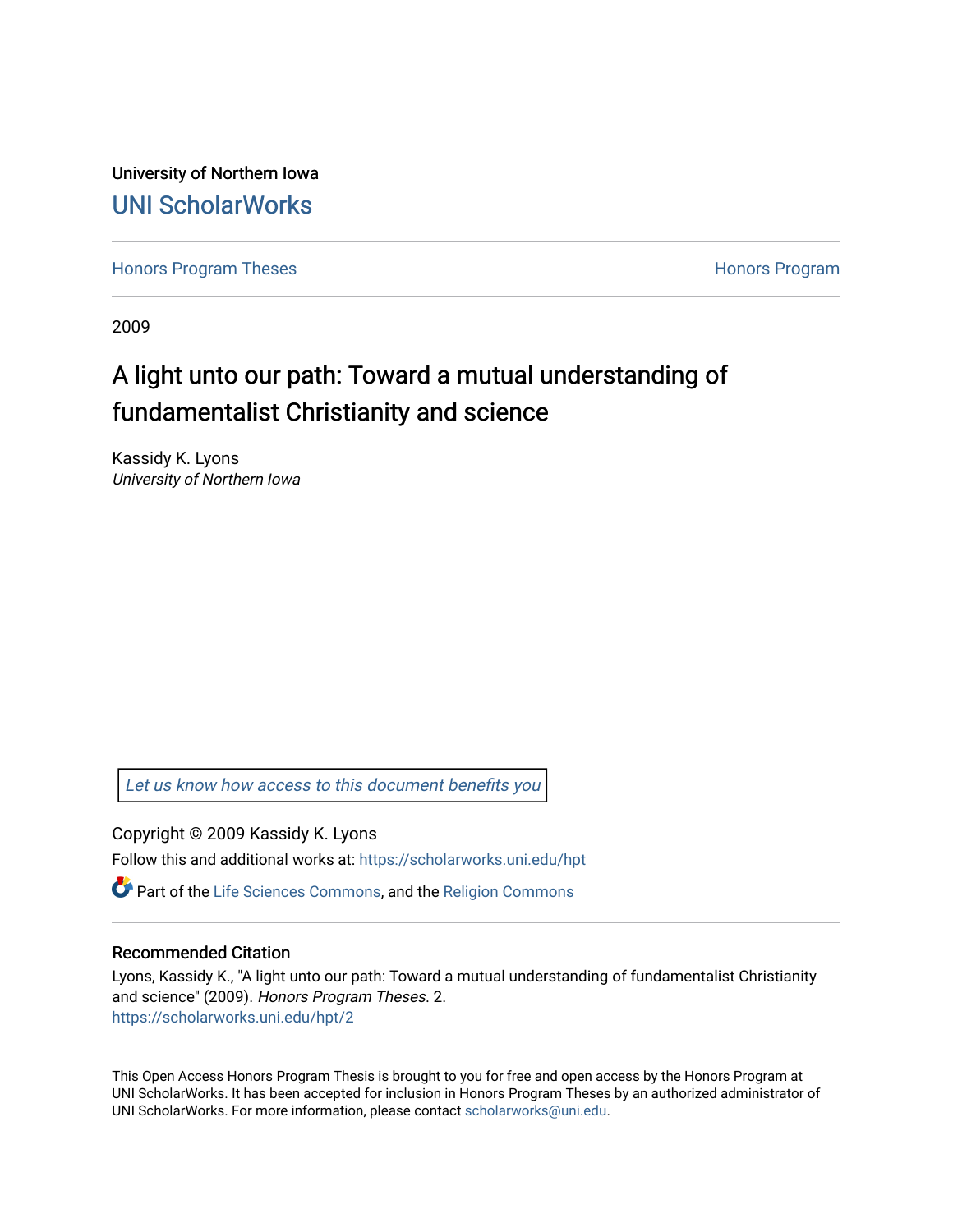# A LIGHT UNTO OUR PATH: TOWARD A MUTUAL UNDERSTANDING OF FUNDAMENTALIST CHRISTIANITY AND SCIENCE

A Thesis

Submitted

In Partial Fulfillment

Of the Requirements for the Designation

University Honors

Kassidy K. Lyons

University of Northern Iowa

May 2009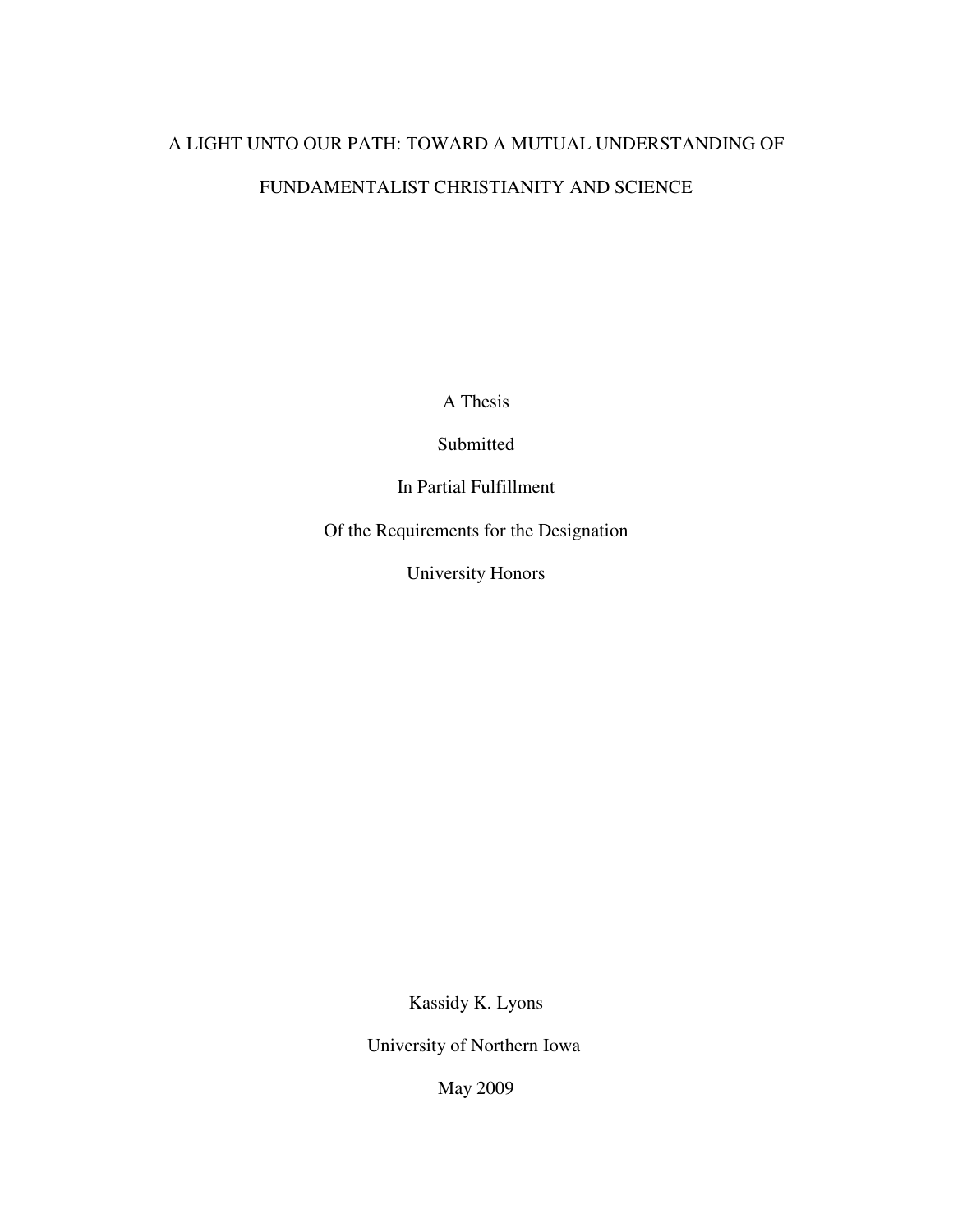# Abstract

My research into the Christian fundamentalist and scientific worldviews shows that existing hostility between the two can be attributed to extremists on either side. Such polarization can be a hindrance to all involved by inhibiting scientific learning and disregarding valid methods to signify and understand one's place in the world. I explore each worldview and its validity as well as provide examples of how each can be harmful when taken to the extreme. I then outline philosophies by Stephen Jay Gould, Michael Ruse, Marcus Borg, Karl Popper and others who deny extremism and will allow an individual to find middle ground between these perspectives. The avoidance of polarization will decrease the barriers so apparent today.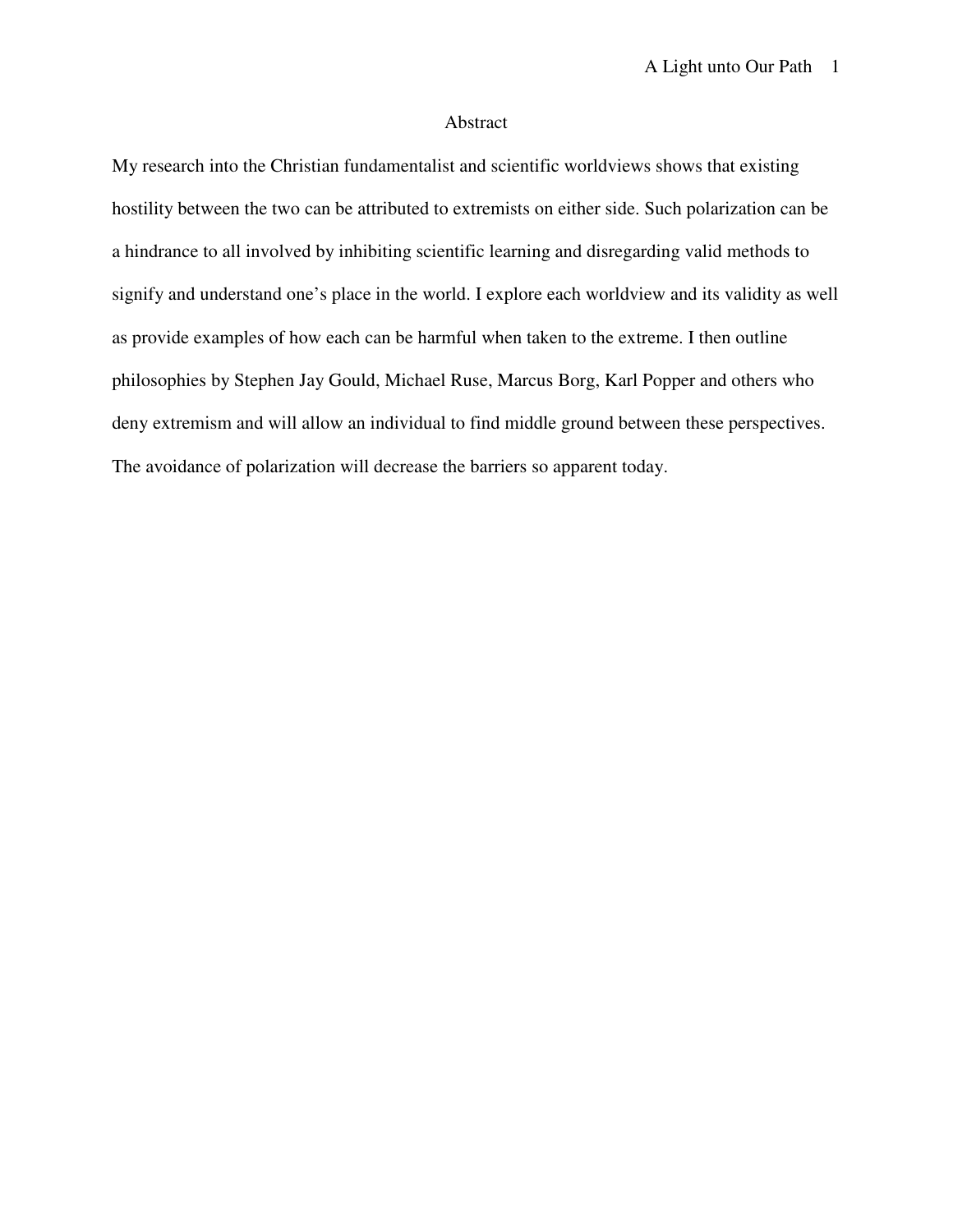#### A Light unto Our Path: Toward a Mutual Understanding

# of Fundamentalist Christianity and Science

When I first came to the University of Northern Iowa, I chose to study biology because it was the means to an end rather than a field I had been intrigued by in high school. I knew that I wanted to go into the medical field and had been fascinated by human health; a biology major seemed the best way get there with all the requirements for medical school built into the degree. In short, I had no idea what I had signed up to do. I never realized how much my worldview would change from my previous life as a college freshman.

I came here from a strong community that strived to enable the fulfillment of my potential. This meant encouraging me in and out of the classroom as well as providing guidance to ensure I would become a principled citizen. Many of those I admired outside my family in high school and early college based those principles on their Christian religion and helped me learn what they believed was the best way to manage life. Somehow, this one approach did not provide the tools I needed to make sense of reality. Over the years, media exposure to the clashes between conservative Christian ideas and evolutionary science led me to feel anxiety over choosing sides. Like many, I believed there could only be one source of knowledge from which to form my worldview. Gradually, my plans directed me toward Physician Assistant School and lead me to choose a more flexible version of UNI's biology major than the one I had started.

This new major required an Ecology and Evolutionary Theory course, some weeks of which were emotionally draining not only because I had previously known very little about evolution, but also due to one of the textbook author's tendency to disregard any other form of knowledge. Evolution advocate and anti-religion atheist Richard Dawkins made underlying jabs at religious persons whom he portrayed as foolish or immature in their understanding of the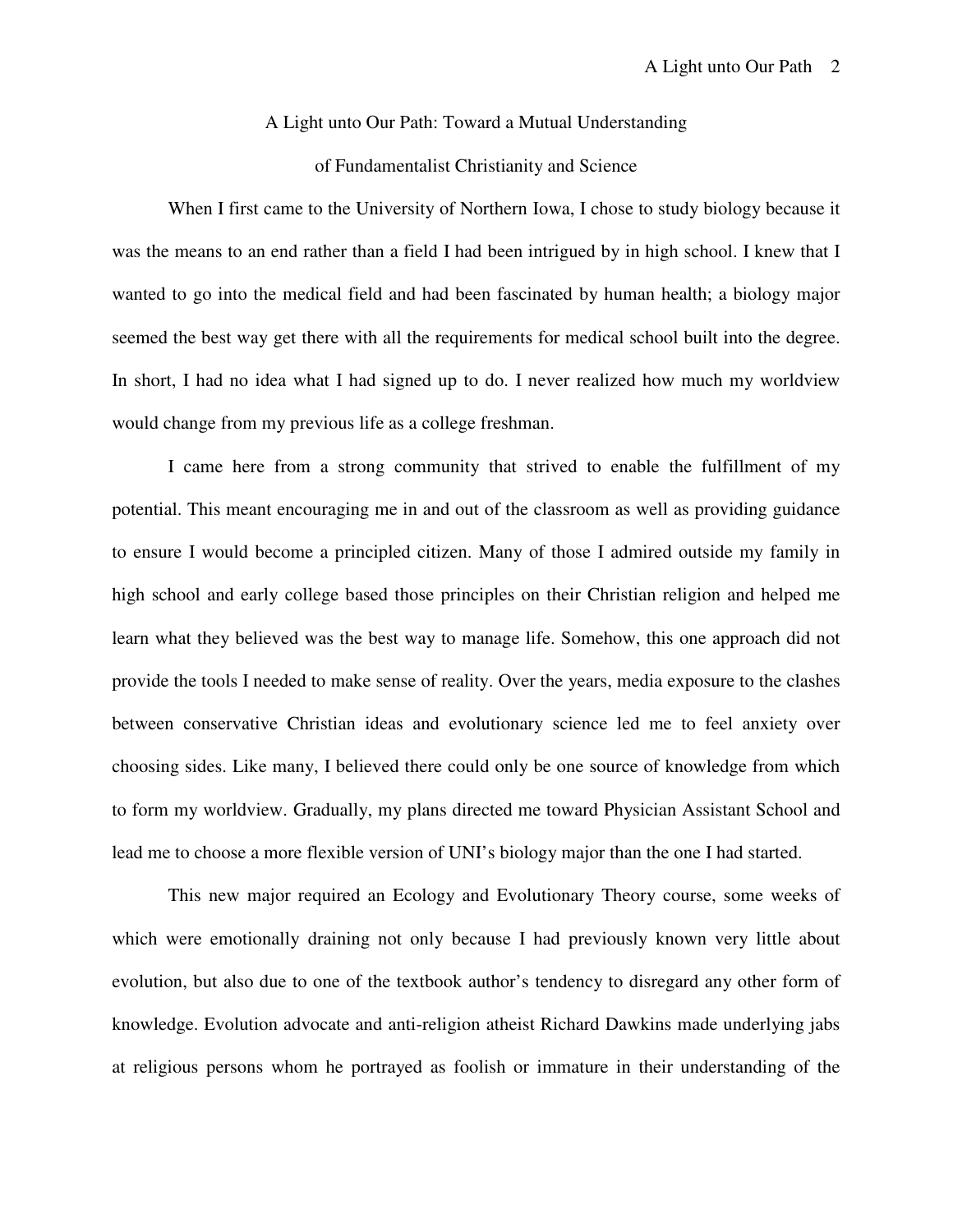world. Furthermore, much of what I had seen and experienced until that class taught me that religion and science were at odds.

As class continued, I learned more about evolutionary theory, and most importantly, about myself. I began to grasp that science and religion were actually two ways to make sense of reality and did not have to engage in full-scale confrontation to the detriment of my education. I could operate within the scientific perspective and view the rest of my academics with an analytical eye while garnering significance through the values of my faith. Objectivity could be useful applied to science as well as religion and did not have to be a hindrance to my individual convictions. In fact, it became vital as I struck out on a search for a middle way by separating my thoughts from others' and beginning to clarify my personal beliefs- an ongoing process. Yet I found that the hostility which originally caused my internal strife did not have to be a part of this process. The more I understood the extremes, the more I realized I did not agree with either side. Consequently, the less concerned I felt about hostility stemming from the religion-science issue as I found both extremes to be detrimental and lacking. I thus propose that much of the hostility crippling the scholarship of students such as myself can be attributed to extremists on both sides of the religion-science issue.

To that end, I will first address the differing foundations of fundamentalist Christian and scientific worldviews whose extremes consist of absolutes that deny other forms of knowledge and can lead to hostility. Next, I will propose some moderate perspectives which may be adopted in order to decrease polarization that prevents students like myself from utilizing a more full understanding of reality. I am not attempting to persuade either side to accept the other's viewpoint, nor am I able to cover all the material I would like due to the nature of an undergraduate thesis.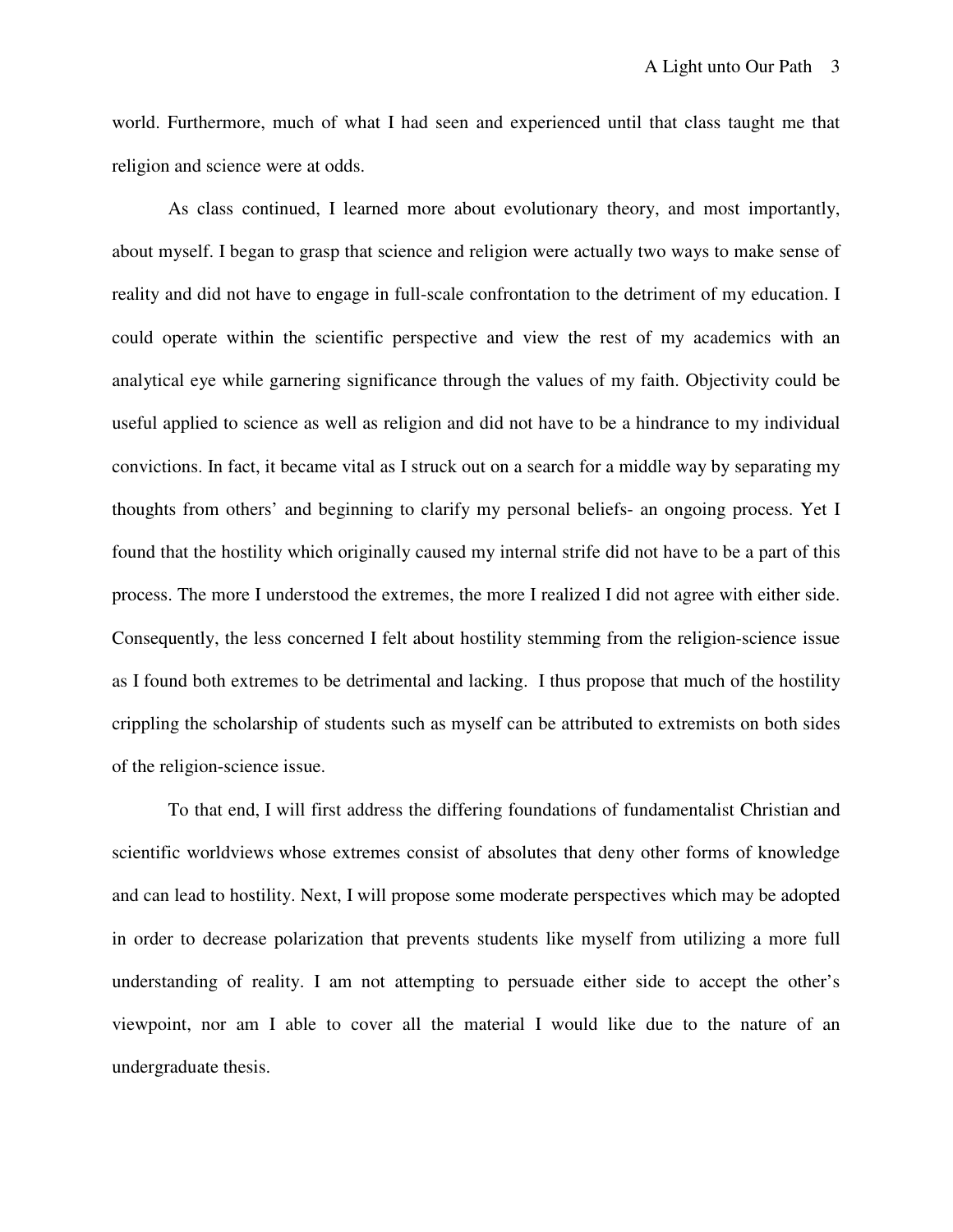In the time following my Ecology and Evolutionary Theory course, I have taken on extensive reading, discussion, and learning in the academic field of religion as well as science. My paper is based on a literary review of expert sources from both fields as well as authors who advocate a middle way. To narrow down the scope of approaches, I have selected one source to represent each extreme worldview of fundamentalist Christianity and extreme scientific empiricism.

To characterize empiricism at its extreme, I have selected evolutionary biologist and popular author Richard Dawkins' book *The God Delusion*, which aims to convert religious persons into atheists on the basis of evolutionary biology. To characterize fundamentalist Christianity, I have chosen a text entitled *Inerrancy* and edited by Norman Geisler. This text features contributions from scholars with doctoral degrees from Harvard, Princeton, the University of Chicago, and Oxford whose aim is to corroborate fundamentalists' principle of inerrancy and explain why unwavering confidence in veracity of the biblical scriptures is necessary for guidance of those in the faith.

My source to bridge the two is written by philosopher of biology Thomas J. Schoenbaum and entitled, *Keeping the Faith: Religious Belief in an Age of Science.* Throughout this paper I will refer to numerous texts by proponents and critics of each worldview and will conclude by describing sources which aim to provide a non-extremist philosophy that readers may find helpful to mitigate society's current polarization. My goal is to work toward enabling a fuller understanding between the two perspectives, to de-mystify them while maintaining that we can accept the marvels of modern science *and*, to some extent, ancient religious ideas. The benefits of this could mean fewer barriers to teaching evolution and less alienation of fundamentalist churches from the mainstream population. A Pew Research Center Poll (2005) shows that over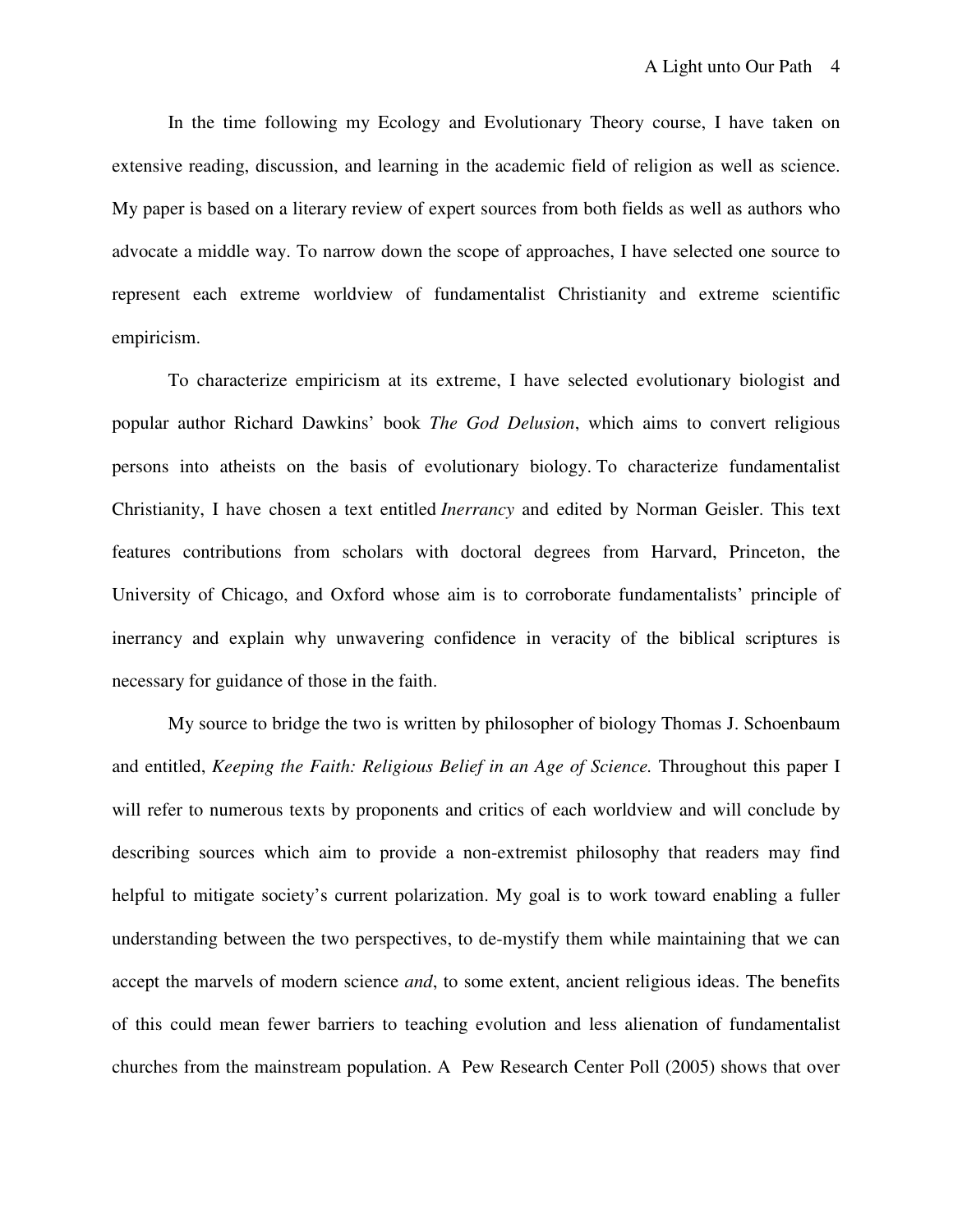40% of Americans believe "living things have existed in their present form since the beginning of time" (p. 2). This is an avoidable problem that contributes to a public misunderstanding and mistrust of science that may impede our nation's ability to produce the scientists and researchers of both the present and future. Lack of teaching evolution is just one example of an issue that has hindered our students and improperly divided our nation based on extremist worldviews.

Open discussions such as this take utmost relevance in today's culture as a method to bridge the gap between two ways of seeing and understanding the world, a step towards tackling difficult issues while welcoming different viewpoints to stimulate and advance ideas. While certain extremists of both sides would rather not seek to lessen hostility, dialogue would be more productive if they would do so. Simply gaining a fuller understanding of each point of view, especially if one does not subscribe completely to either, can help diminish rash exchanges based on little information. Understanding can build a greater tolerance and respect while greater insight between these worldviews would allow each side to consider the other's viewpoint and realize the reasoning behind their thought process. This may not make the other's actions acceptable or lead to agreement, but understanding their reasoning or lack thereof can enhance communication and permit questions where a complete refusal to dialogue currently exists. Without understanding between the worldviews of science and religion, we will remain a nation doomed to skirt the topic of evolution in school classrooms and continue to disregard other ways to relate to the world. Dialogue is imperative to move away from extremist worldviews that polarize and inhibit us. Only then will substantial progress to reducing hostility-- and the barriers it creates-- occur.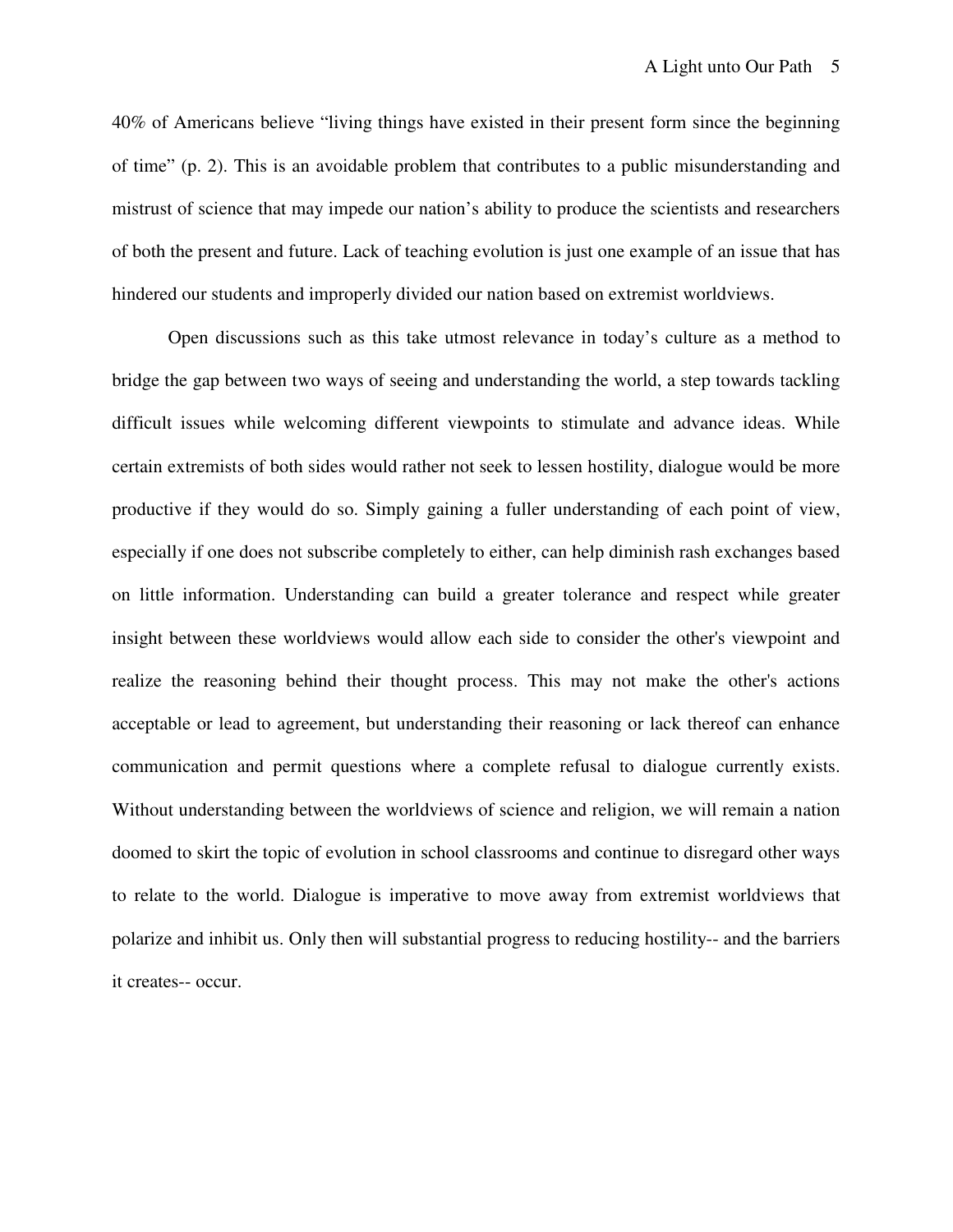#### Differing Worldviews

 Society has been presented with two seemingly polar worldviews given the advances in scientific thinking since the Enlightenment. What constitutes these worldviews, and must they exist so opposed? First, I will describe the worldview, validity, and extremism of science. Next, I will address the worldview of fundamentalist Christianity in particular and discuss the value of religion in general before addressing fundamentalist extremism.

This paper will presume that valid sources of knowledge exist beyond science. Namely, that the scientific worldview is a human construction operating within a framework that prevents it from addressing certain aspects of human existence. Science and other worldview constructions are considered valid in that they allow correct conclusions to be made about reality and our lives (Schoenbaum 2008). There are some who do not accept this assumption. If so, then there remains little solution for the hostility exhibited between science and extreme religion. The worldview of religion as well as alternative methods to extremist science and extremist religion will be discussed later in this and the 'Prescriptions' section.

## *The Scientific Worldview*

The scientific worldview refers to both the knowledge described by science as well as the procedures used to obtain that knowledge (Schoenbaum 2008). Today, science presents an empirically-based concept of reality that is verifiable and based upon repeatable experiments and observations. Within this perspective, one believes the world is rational, run by natural laws, and relies on the importance of observation, hypothesis, inductive, and deductive reasoning. Beginning with the description of the scientific method by Roger Bacon, science became centered on the experimental testing of hypotheses. As the scientific method became more widely used, science gained a particular utility which enables it "to reduce our suffering and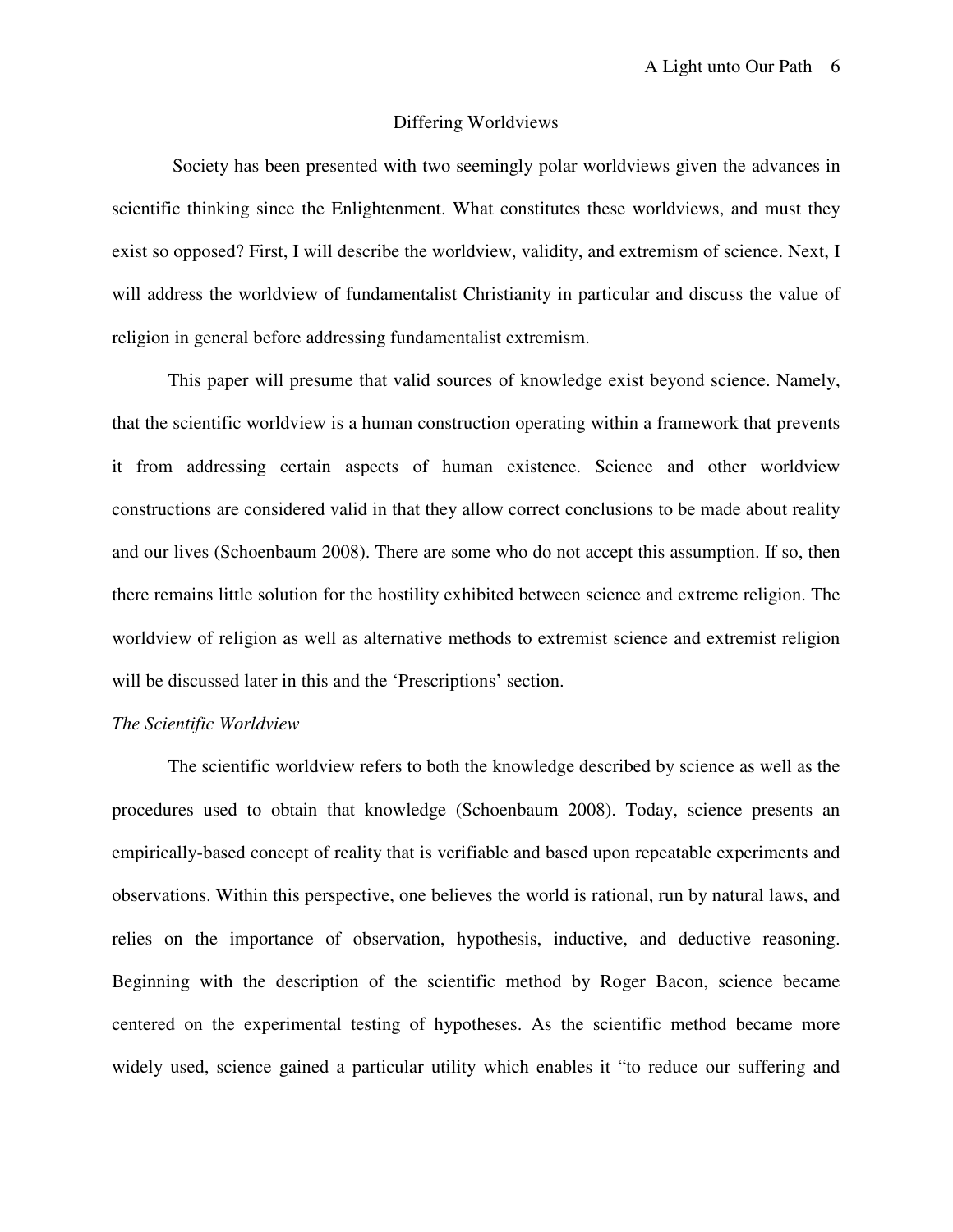enhance our well-being" (as cited in Schoenbaum, 2008, p. 27). However, this approach has its limits. Bacon's then-radical idea meant that science is restricted to studying the natural world, without taking that which we cannot observe and test into consideration (Schoenbaum 2008). At that time, science took on an approach consistent with practical matters of day-to-day living and was no longer untouchable for the average citizen. This perspective touts the empirically-based only and must disregard other ways of describing the world simply because they cannot be tested.

The theory of evolution is central to the scientific worldview. Religious fundamentalists deny it, while scientists echo evolutionary biologist Theodosius Dobzhansky's (1973) words: "Nothing in biology makes sense except in the light of evolution" (Dobzhansky, 1973, p. 125). There are three main points to understanding evolution. First, small variations arise randomly throughout time within populations. Second, variations are inherited and passed down. Third, populations can grow more quickly than their food supply, which creates intrapopulational competition. This competition, directly or indirectly, drives the process of natural selection, whereby an individual's reproductive fitness is influenced by how well it adapts to its environment. Traits of an individual-- whether inherited or created by genetic mutation-- are successful when organisms with those traits survive more to reproduce more often and pass on those successful traits to subsequent generations.

Science as a field derives its authority from the aforementioned methods by which knowledge is sought. Knowledge in and of itself is inherently valuable to society. However, the field is also vital for the ways in which that knowledge is made useful. Without science and scientific practices, such innovations as antibiotics and electricity would not exist. We would be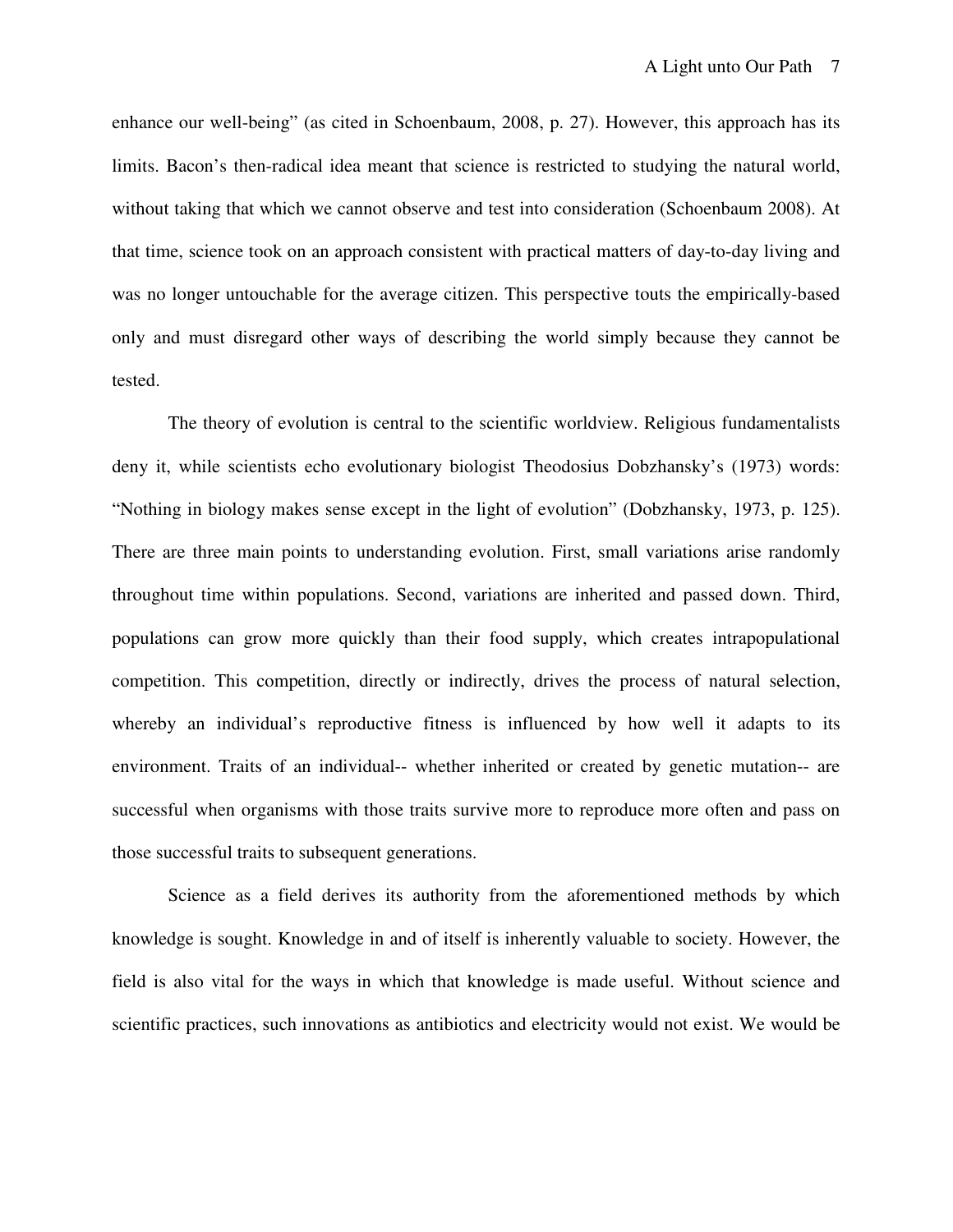deprived of an extraordinary amount of information that enables not only our lifestyles, but our very lives.

 Although much of the biological world can be explained, the universe and human activities within it might not have meaning if one understands the world solely through the scientific approach. Such a conclusion may or may not be troublesome internally to scientists, but is accepted as inevitable. Science aims to achieve closer and closer approximations of reality; while these approximations can fall admittedly short, they are the most consistent with what this worldview sees as complete reality. Meaning is seen as a wholly a human construction and cannot be corroborated via scientific means because the concept is not testable.

When examined more closely, science is not merely empirical but also requires certain assumptions. One central assumption is that the world is rational and can be explained according to human means. As stated by German theologian and Bible critic Rudolf Bultmann, scientific thinking "presupposes both the unity of the world and the lawfully regulated order of things and occurrences in the world" (as cited in Bierlein, 1994, p 255). Another assumption of science can be demonstrated by the field's acceptance of provisional knowledge. Researchers agree on certain principles that have not yet been proven false in order to allow advancement, what may seem ephemeral to those unfamiliar with scientific principles and limitations. Theoretical physics abounds with models and theories based on miniscule particles that we cannot actually see but whose effects may explain some of the oddities unaccounted for via conventional methods of experimentation. Ideas such as these must be trusted and even taken with a measure of faith to allow the functioning of research. These concepts make as much sense as possible at the current moment and with current data. To a scientist, incomplete information is accepted because it supports a better approximation of reality.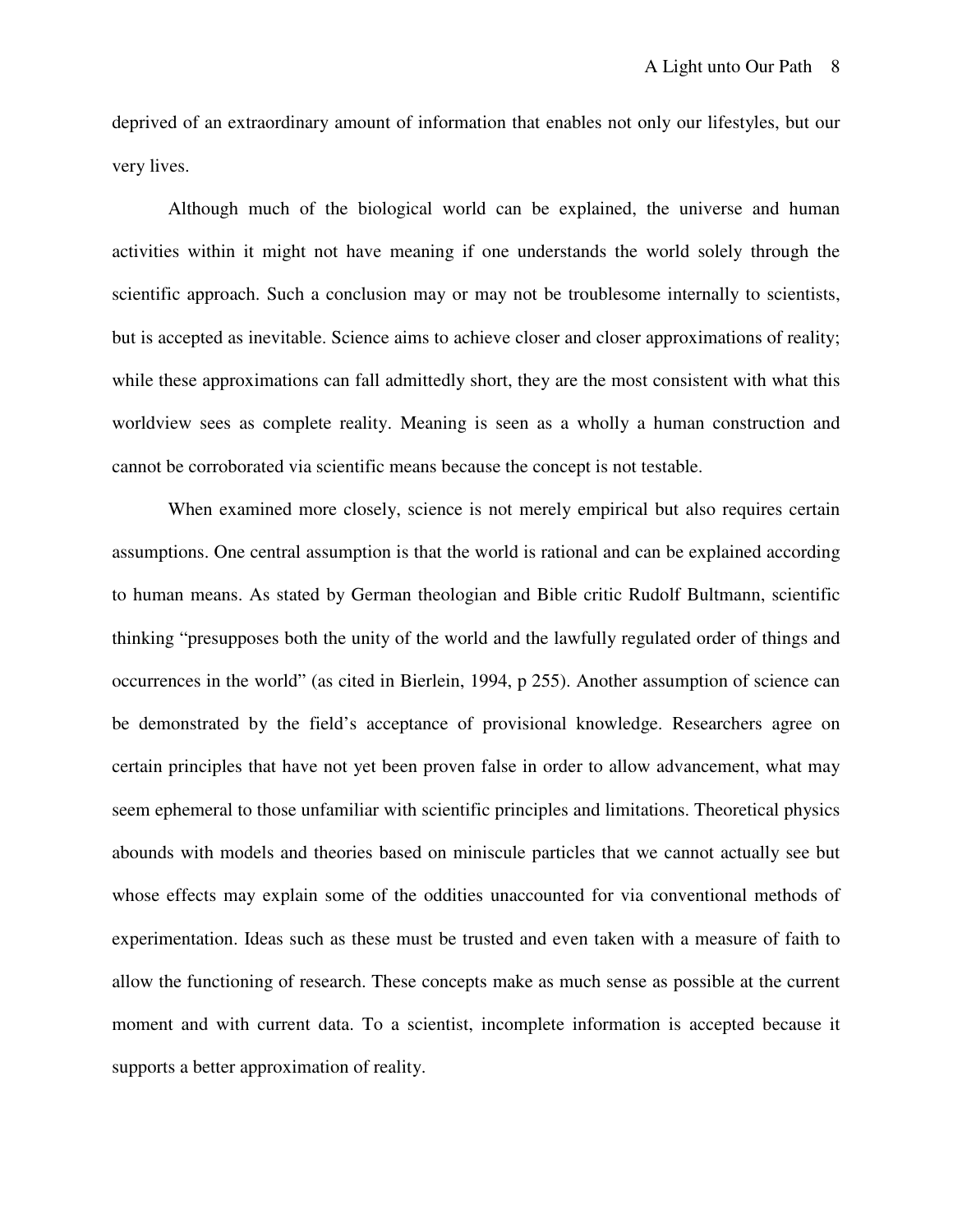Consider the idea of relative motion to demonstrate further assumptions. Thanks to Copernicus, we know that the Earth is in motion and rotates around the sun. Yet, our measurements often occur under the assumption of our central frame of reference on Earth when indeed no such reality exists. Our concept of days and years may not have an absolute reference. Indeed, our frames of reference on can be considered arbitrary in that they are based here (on Earth, in our nation, etc) rather than somewhere else. The effects of time would not change if we subdivide it differently, but our perception of it might. All frames of reference can be considered arbitrary in this aspect, but we continue to utilize them because they are useful; we operate under a common supposition to gain a consistency that researchers generally agree upon (Schoenbaum 2008).

Misconceptions arise when fundamentalists (or the general population) do not realize that science acknowledges its reliance upon data that is subject to change. They mistakenly assume the dynamic nature of science means that it cannot be trusted as a body of knowledge, when in actuality science depends upon the most accurate and critically accepted, testable ideas.

The scientific worldview contains rigid standards for knowledge and these standards often can lead to a dismissal of all other methods of knowing. This is especially true of hardlined opponents such as evolutionary biologist and author Richard Dawkins. Dawkins (2006) not only dismissed the validity (and therefore worth) of *all* religious beliefs, but criticized them for the injustices they have incurred against humankind. He equated a religious education to child abuse (p. 354) and boldly declared religious belief equivalent to a harmful fallacy in *The God Delusion*  (2006). Dawkins portrayed religion as "wishful thinking" (Dawkins, 2006, p. 190), and asked, "Could it be that God clutters up a gap that we'd be better off filling with something else (Dawkins 2006, p. 347)?" Dripping with animosity toward religion, his self-admitted goal to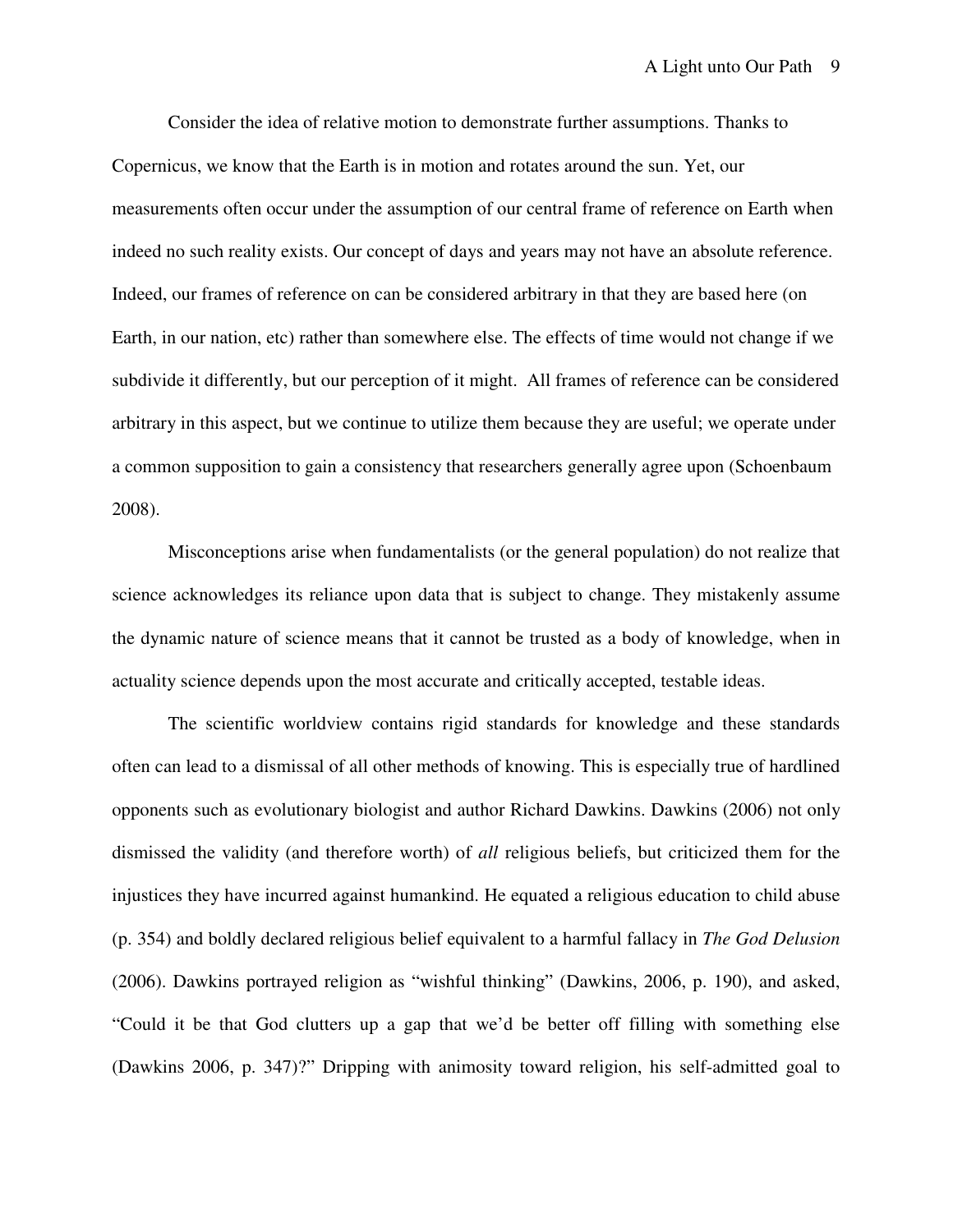abolish all religion creeps into his academic ideas when he writes or speaks about evolutionary concepts. Dawkins' attitude leads to the general perception that all who operate under the scientific worldview harbor the same desire; obviously creating a reaction and backlash aimed at the individual man as well as the worldview of science he represents. The resultant polarization provides an opportunity for both scientific and fundamentalist extremists to convince those in the middle who react against one extremist viewpoint to move closer toward the other extremist perspective. Therefore, the individual is magnetized; repulsed by one side, he or she is magnetized toward the other.

Yet, Dawkins undermines his chances of convincing persons with whom he disagrees to adopt a more liberal mindframe when he attacks religion, then turns around and ironically proselytizes in much the same manner as a fundamentalist (Linker 2007). He offers such mocking comments as "Maybe if you repeat something often enough, you will succeed in convincing yourself of its truth" (Dawkins, 2006, p. 352). These comments are part of Dawkins' effort to undermine religious persons' foundation and guilt them into "converting" to a more liberal mindframe, namely, atheism based on evolutionary biology. Damon Linker, a senior fellow at Pennsylvania's Center for Critical Writing and author of *The Theocons,* offers a more harmonious approach to liberalism. He defined liberalism as "a philosophy of government, not a philosophy of man" (Linker, 2007, p. 18). This philosophy stems from the classic form which advocates an acceptance of intellectual variety as well as the social issues that come with it. Linker (2007) related the definition to our current topic by explaining liberalism is:

 to accept…although I may settle the question of God…it is highly unlikely that all of my fellow citizens will settle it in the same way—that differences in life experience, social class, intelligence, and the capacity for introspection will invariably prevent a free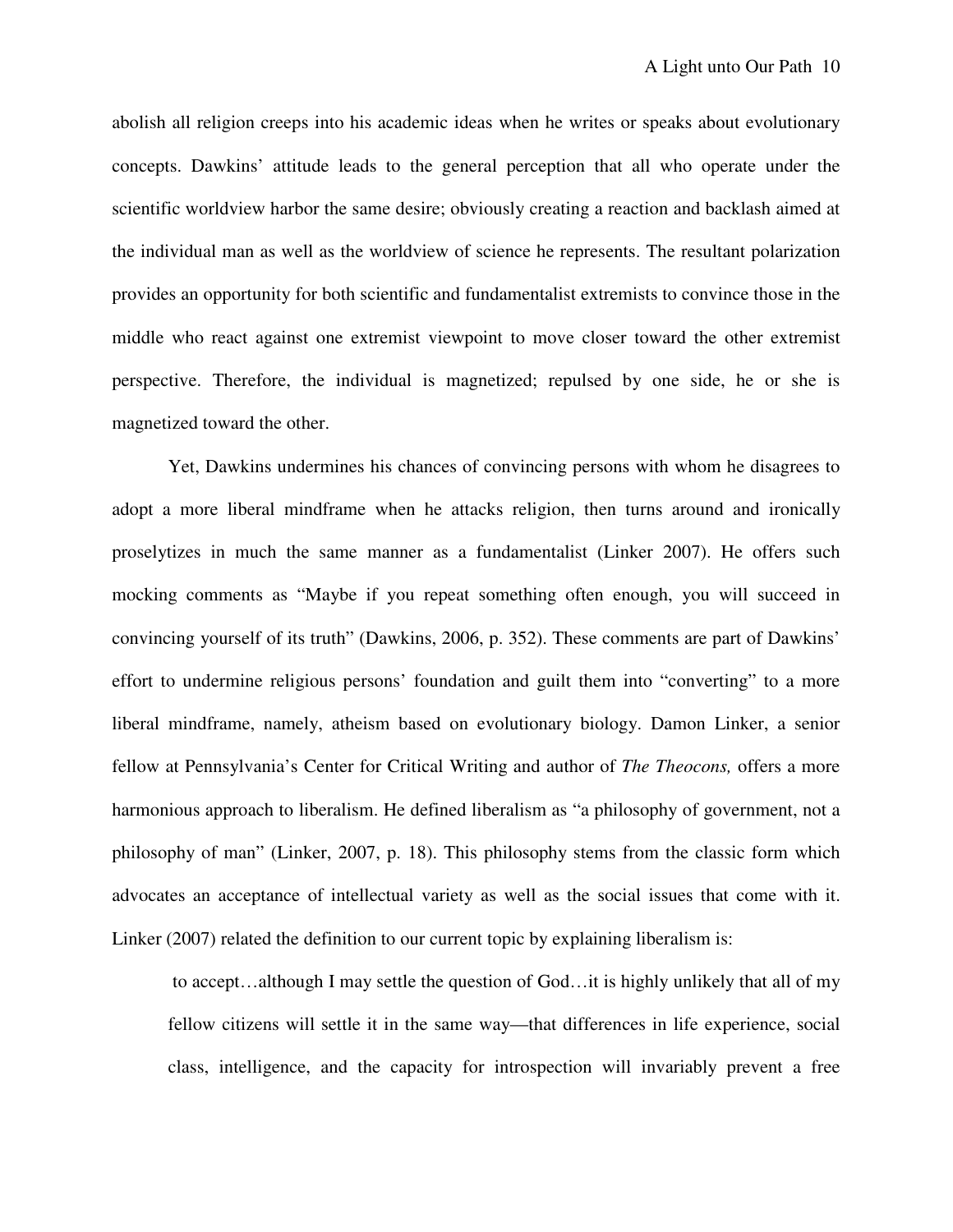community from reaching unanimity about the fundamental mysteries of human existence, including God. (p. 18)

 Extremist science such as that trumpeted by Dawkins encourages an opposite form of liberalism to take religion's place. He seems to seek a society in which religion is completely abandoned, an *illiberal* goal and detrimental to our society (Linker 2007). If extremist ideology is taken up on either side by great numbers of persons, we will see increasingly resistant reactions and find ourselves in the middle of destructive, close-minded arguing that threatens to further hamper students of science and religious organizations alike.

When the scientific worldview is carried to an extreme, it consists of complete materialism and denies any possibility of knowledge beyond that which can be observed. Denial implies disrespect and induces a religious fundamentalist reaction to the entire worldview rather than enabling dialogue to understand differences and mitigate misconceptions. Atheistic materialists such as Dawkins see irreconcilable conflict between religion and science; as a consequence, they harbor no regard for the validity of any religious beliefs and actually provoke the conflict they view as unavoidable; the conflict which causes a backlash amongst religious persons who are stricken by tactless claims and close themselves off from any measure of dialogue in retaliation. The reverse is true with fundamentalists who denigrate scientists; scientists react to the vocal minority of Christianity and then close themselves off from further dialogue.

We again see the need to observe separate realms of truth; Dawkins is relying on the methods of science in an attempt to prove a non-scientific proposition. It is inappropriate to apply the evidence standards of truth to religion when they are conceptually distinct and have been validated throughout history as a field of human knowledge (Schoenbaum 2008). The same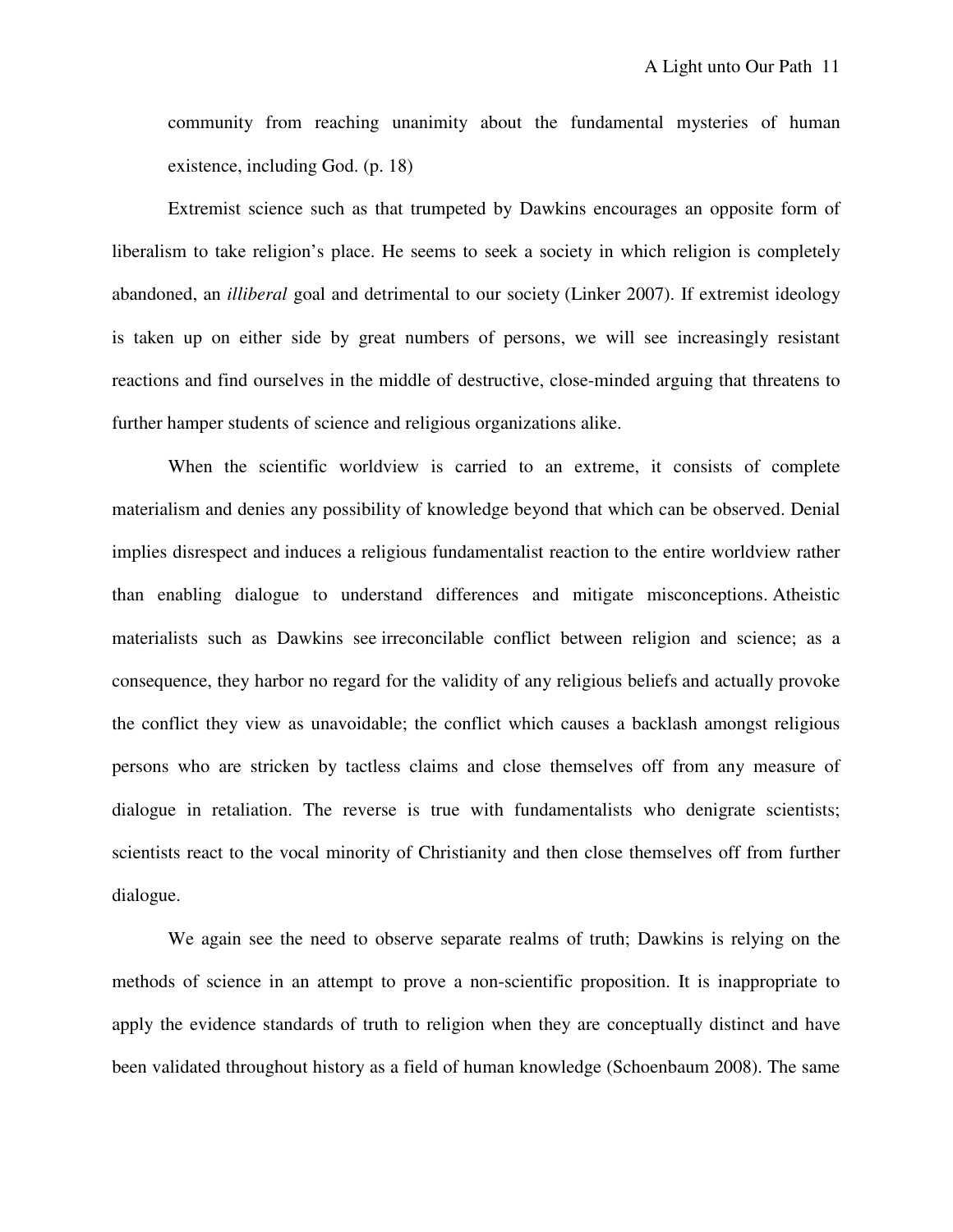can be said for religion's claims about the natural world, an errant substitution of one type of truth for another.

We have seen that scientific claims depend on the ability to be verified and not falsified by others' research. Yet, Schoenbaum (2008) has pointed out that such strict criteria for truth "mean that the scientific method excludes from investigation all propositions that are not amenable to measurement" (p. 65). So where do non-measurable propositions fall? What is the meaning of a proposition that is not testable or able to be shown false? (Schoenbaum 2008) Philosophical materialists say this sort of proposition would be meaningless, but Schoenbaum (2008) countered "this is a logical contradiction: the proposition that no scientifically nontestable hypothesis has any meaning is itself not objectively verifiable so it is also a meaningless statement from this point of view" (p. 65). When scientists speak of religion as void of meaning, they intend to convey that it is not a reality. The point of science is not to create meaning or personal significance. Assignments of "meaning" or "meaningless" to non-verifiable propositions by the scientific worldview therefore are quite rare. While one can use scientific data as the sole basis for the meaning found in the world, he or she may be hard-pressed to do so without employing realms of thought beyond science. It is to these realms we now turn.

### Differing Worldviews

#### *Fundamentalist Christianity and Religion*

Fundamentalism is largely a modern phenomenon fueled by American Christian conservatism. This movement gained speed in the last century, although it originated in the Reformation largely as a reaction to increased empiricism. In this sense, a fundamentalist is a Christian who believes the inerrancy and sufficiency of the Christian Bible as well as its ability to provide salvation through the divine Jesus. The fundamentalist considers himself or herself to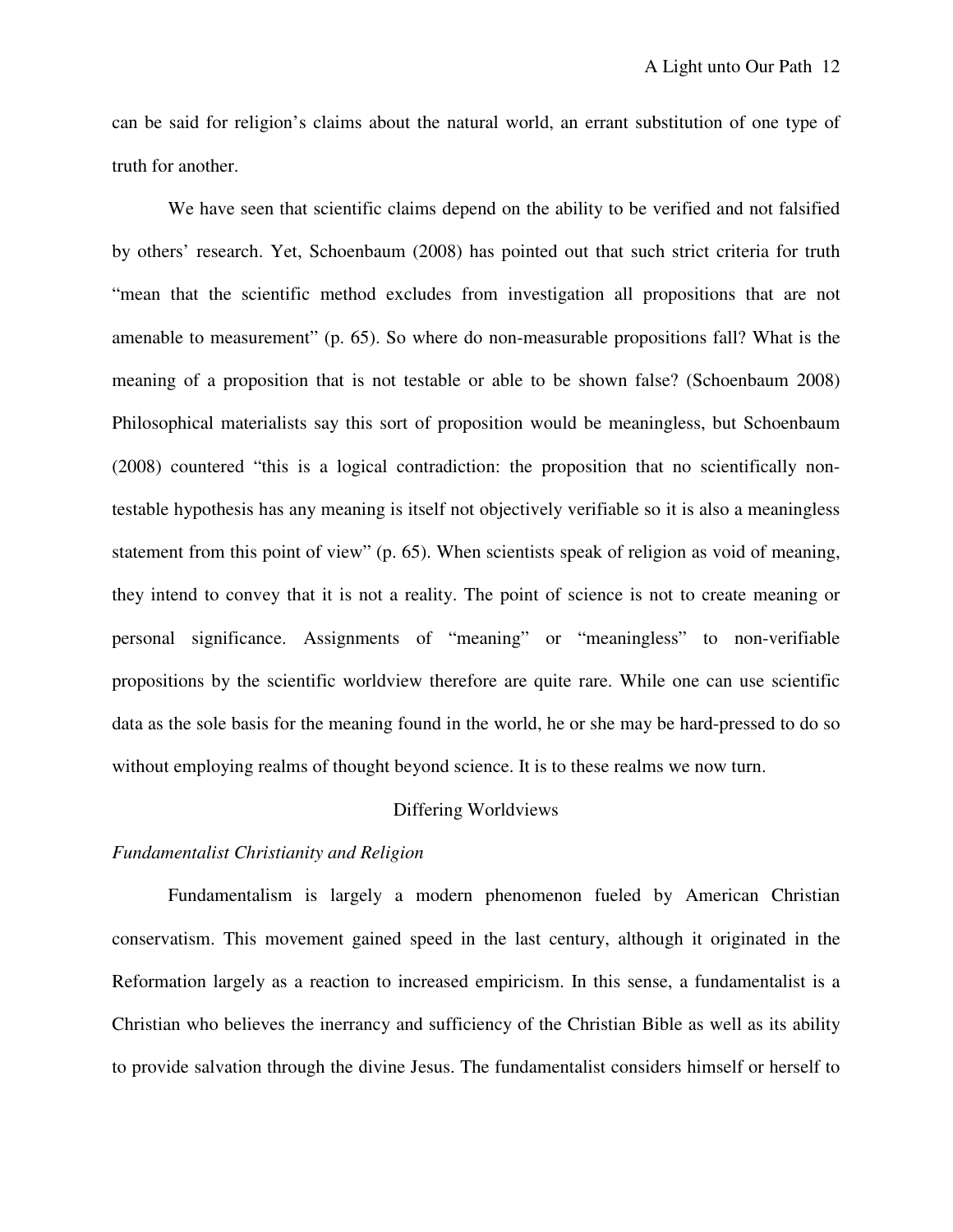be "in the world, but not of the world" (a phrase derived from John 17:16), existing in the earthly life but rooted in the meaning and purpose of a spiritual dimension. The phrase can be used to explain the differences between believers and non-believers, a distinction often-evident to a fundamentalist. Fundamentalist Christianity is an absolute religion that allows very little room for sources independent of religion to garner importance in its followers' lives.

The New Columbia Encyclopedia has clarified the formation of the fundamentalist view with this statement:

 The traditional Christian view of the Bible is that it was all written under the guidance of God and that it is, therefore, all true, literally or under the veil of allegory. In recent times, however, the view of many Protestants has been influenced by the pronouncements of critics. This has produced a counter-reaction in the form of fundamentalism, whose chief emphasis has been in the inerrancy of the Bible. (as cited within Geisler, 1980, p 386)

 Clearly, a firm support for the inerrancy of Christian scripture is the most obvious characteristic of fundamentalism. We shall consider the opinions of the *Inerrancy* authors normative for the fundamentalist, meaning the authors' statements imply how scripture ought to be seen. According to *Inerrancy*, fundamentalists' value of Scripture relies entirely upon complete veracity, rather than the value found in moral meaning and guidance of the text. Gleason Archer (1980) has explained:

God's written revelation came in inerrant form, free from discrepancies or contradictions, and this inerrancy contributes to its achieving its saving purpose. If there were genuine mistake of any sort in the original manuscripts, it would mean, obviously, that the Bible contains error along with truth. As such it would become subject to human judgment, just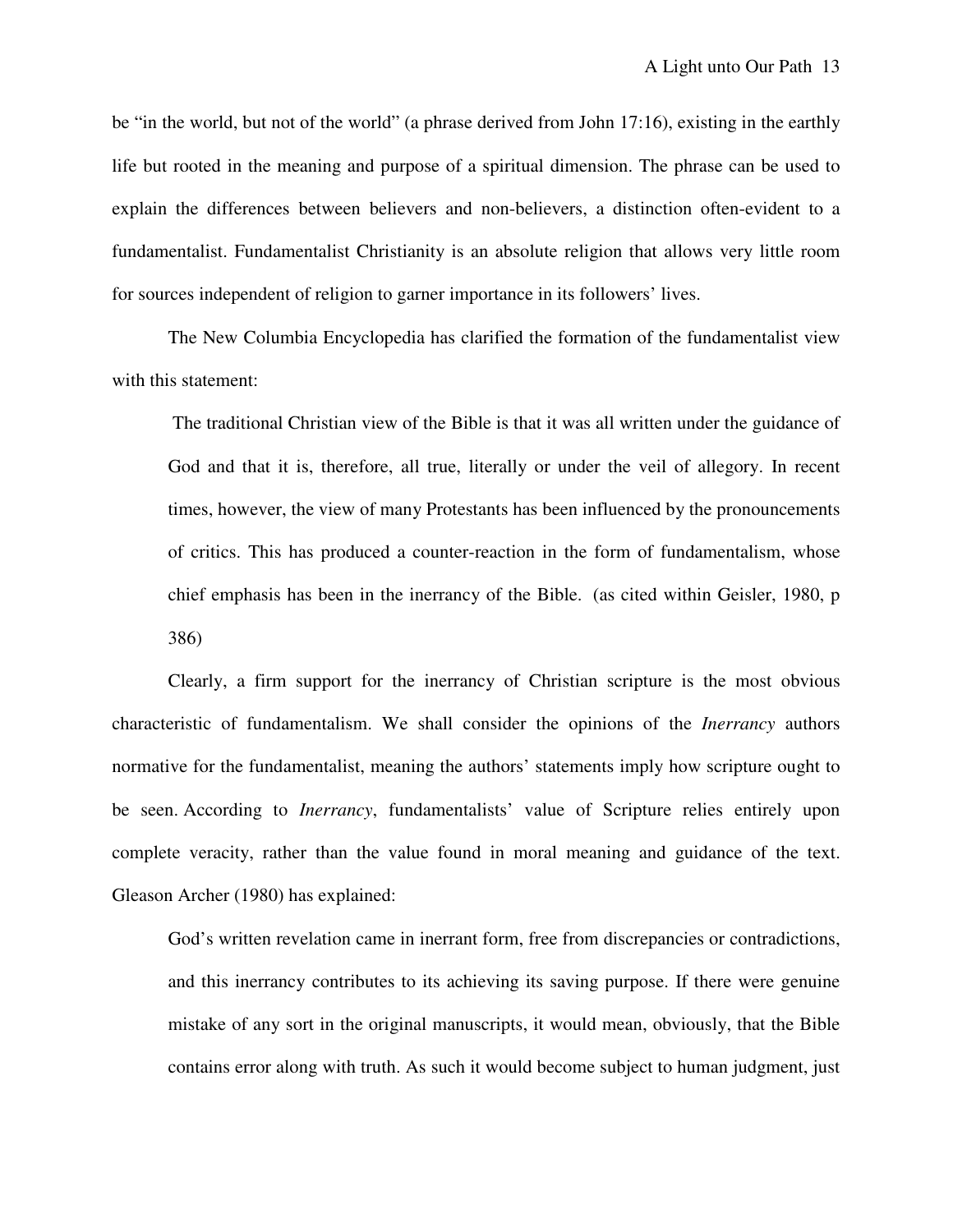like any other religious document. The validity of such judgment, of course, depends upon the judge's own knowledge and wisdom. If he rejects the truth of the scriptural record simply because it seems to him to be unlikely or improbable, then he is in danger of eternal loss. The charge of scriptural self-contradiction or factual error is to be taken quite seriously; it cannot be brushed off as a matter of minor consequence. At stake is the credibility and reliability of the Bible as authentic revelation from God. (p. 59)

In line with fundamentalist thinking, when the Christian Scripture is denied total authority, individual reasoning takes its place. Fundamentalists see this as a problematic matter of hubris; if each person is free to make his or her own judgments or misjudgments, there is no authority or trust given to God. Such criticism is especially offending when one believes the Scripture is the inspired words of God. This group views the choice as one between human understanding and divine authority. When such a stark contrast is painted, most fundamentalists choose to accept the reliability of scripture. They see alleged errors as posing minor theological significance; those that threaten their principle of inerrancy are reasonably clarified elsewhere in the Bible. Fundamentalists such as J. Barton Payne thus reason that discrepancies uncovered through the scientific analysis of textual criticism-- the process of uncovering the text's original words (Ehrman 2005) -- must not take the fullness of a transcendent Scriptural character into account and are either limited or disqualified from consideration (Payne, as cited in Geisler 1980). However, the stark contract also lends to an unnecessary polarization between ways to make sense of the world by denying any other worldview's relevance. Such polarization has been the source of verbal attacks by fundamentalists against non-religious scientists, whom they believe are rejecting everything fundamentalists believe in by not accepting the Bible to be literally true.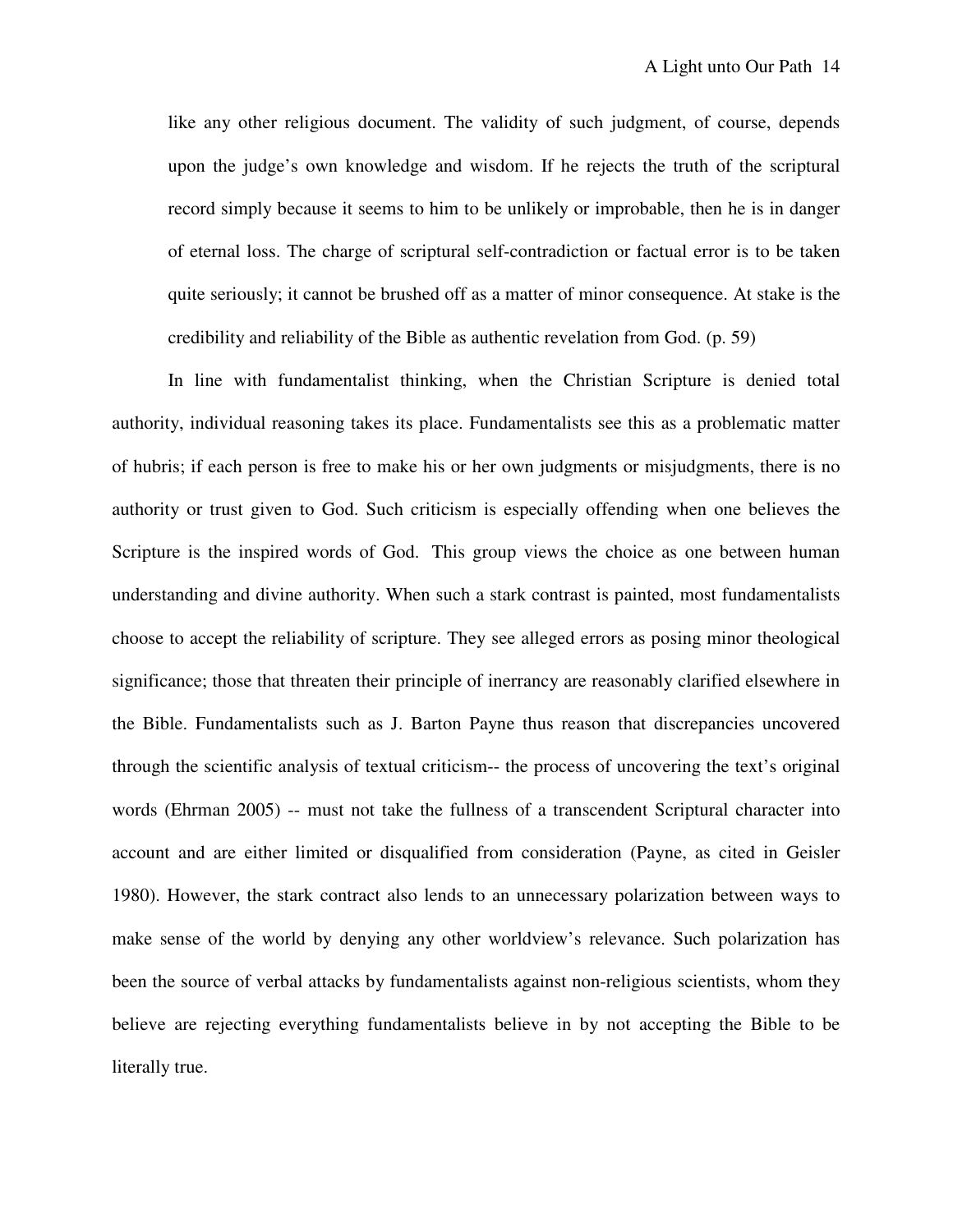To a fundamentalist, biblical writings have the final authority over human knowledge, even when those biblical writings are questioned by scholars. Fundamentalists' assumptions reflect a basis in that which is beyond human authority because Scripture is "the way of a socalled gospel that reflects a reality in which the realm of nature does not have the final word" (Geisler, 1980, p. 444). One account put the issue of suppositions and textual criticism's credibility to fundamentalists this way:

They [scientists] interpret the Bible from within the presuppositions of the contemporary scientific world view. Such a world view assumes that all historical events are capable of being explained by other known historical events. In other words, what we call the supernatural is not the immediate activity of the living God; for it belongs to the area of legend and myth and not to the area of historical reality. (Payne, as cited in Geisler, 1980, p 90)

Therefore, the text must be taken at its face value, with the reader committed to scriptural reliability (Geisler 1980).

 Why do fundamentalists and religious persons in general assume a reality that is unverifiable? Extreme materialists vehemently deny any such reality, and immediately discredit any sources of knowledge which stem from a non-empirically based tradition. For our purposes, religious belief is the attempt to attain the transcendental and add meaning to life. The religious worldview depends on singular ideas of truth that are not verifiable by scientific methods. Often, religion relies upon myth and mythological symbols to provide a depth of meaning found only in the highest sense of the word. Used this way, myth does not equal fiction, but justifies why we are here and provides both purpose and an exemplary model according to which we should live (Bierlein 1994). Classical scholar J. F. Bierlein (1994) asserted this view when he wrote,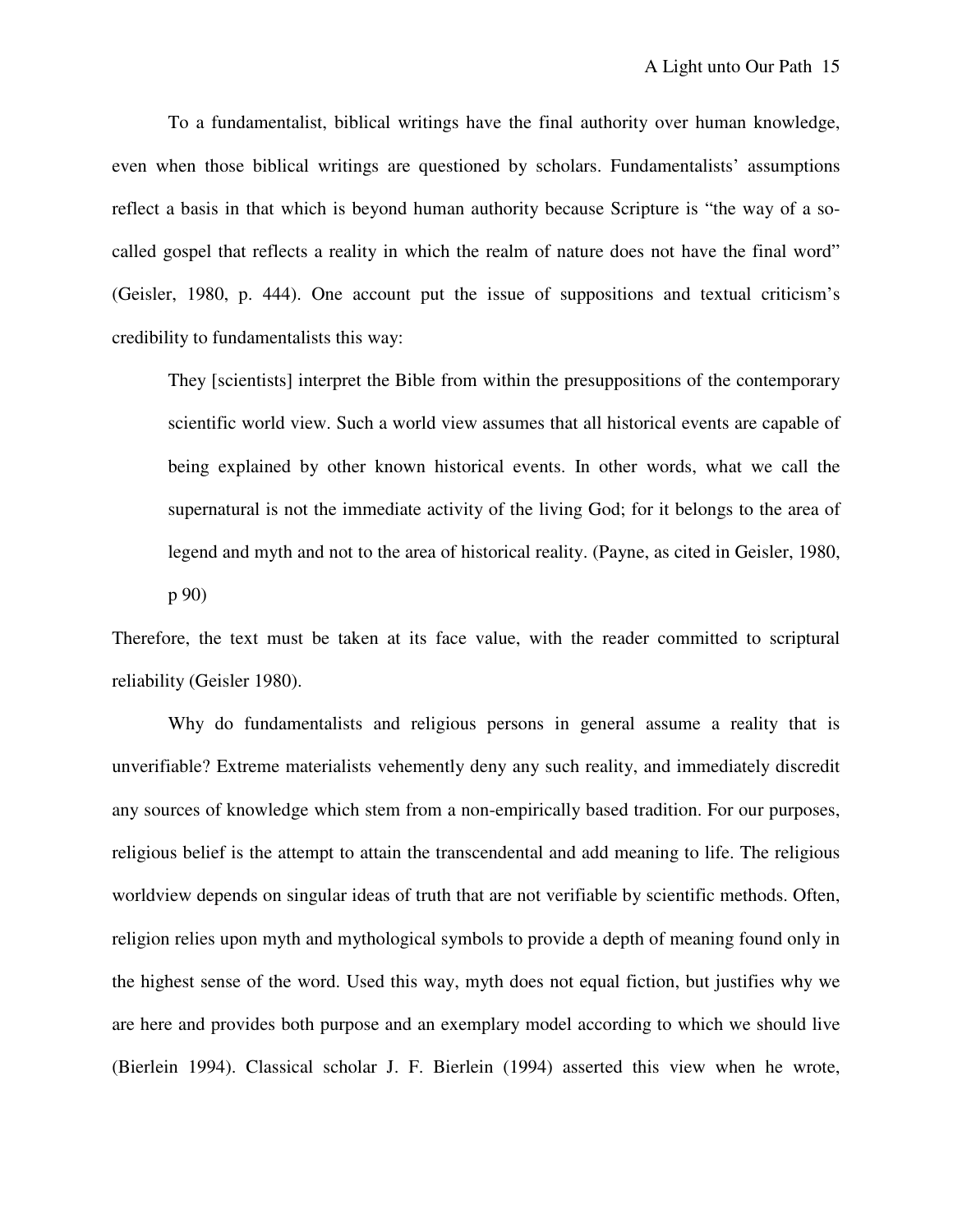"Scriptures of great religions are all packages of myth that transcend time, place, and culture" (p. 5). Humanity relates to the past, deals with the present, and ponders the future through myth often in the form of religion.

 Religious ritual, culture, codes, and wisdom continue to remain an important factor in our society, even if persons claim no system of belief. Ritual binds the community together in a way modern political ideology cannot (Schoenbaum 2008). A noticeable portion of the civil ritual we observe around holidays has roots in religion. While ritual derived from religion is not the only thing that unites communities, we must acknowledge its active role. Religion is also a carrier of culture, preserving identities and enabling valuable understanding of one's heritage. In Christianity, this heritage should serve as a reminder of empathy and unity with the rest of humanity, rather than the distinctive separation we see with fundamentalists. Myth and religion also serve as the basis for much of our current moral code in the United States and continue to influence human behavior through such proverbs as the "Golden Rule" and commonly known religious principles such as the Ten Commandments.

 We can see that science and religion may not be so far apart on the spectrum of knowledge. Religious scholars such as Susan Hill characterize the Big Bang as a modern-day creation myth. These scholars point out the crafted symbols, language, and story used to describe the creation of the universe, which is currently beyond our full comprehension. These elements are central to the structure of myth. For example, Cecie Starr and Ralph Taggart's textbook *Biology: The Unity and Diversity of Life* uses analogies and similes in story form to re-create the Big Bang for students (1998). An excerpt is below:

Think about how you rewind a videotape on a VCR, then imagine "rewinding" the universe. As you do this, the galaxies start moving back together. After 12 to 15 billion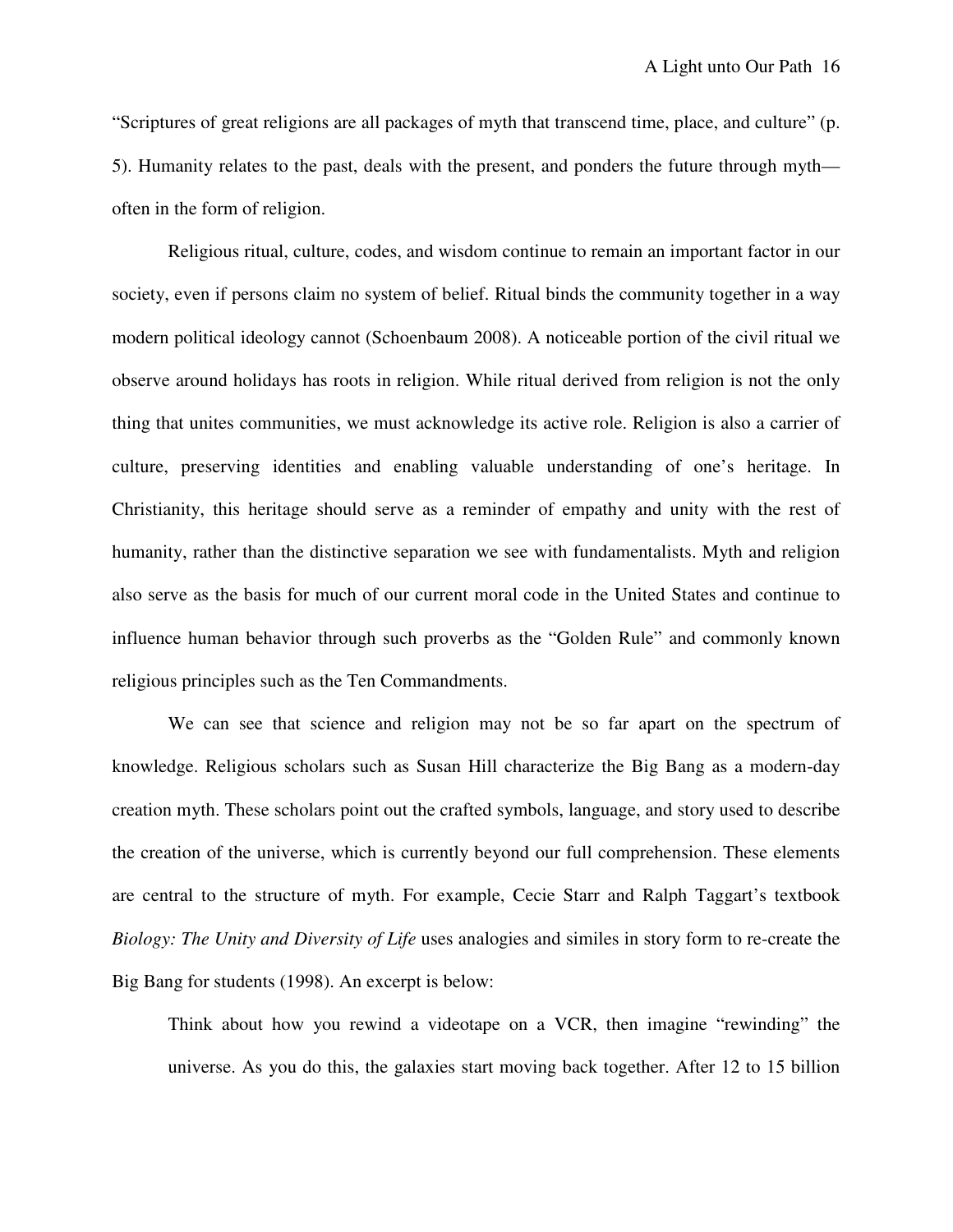years of rewinding, all galaxies, all matter, and all of space are compressed into a hot, dense volume about the size of the sun. You have arrived at time zero. (p. 332)

Simply explaining that the creation of the entire universe was accomplished in an instant is beyond most people's comprehension. Is the videotape analogy supposed to be perfect? No. However, I would argue that the inclusion of a colossal number such as "12-15 billion years" also fails to relay a complete understanding of the time in issue. Figurative language is used to relay meaning and allow the audience to grasp a basic understanding of the scientific concept. Despite the specific definitions restricting scientific truth, scholars argue the symbolic language used to explain the Big Bang allows us to relate to an event that birthed everything we experience and much we do not fully comprehend through the type of communication most widely used by religion (Hill 2009).

 The ways in which people communicate about a concept give us a glimpse into the power and value of mythical thinking. If we say, "The Big Bang occurred as an explosive formation which created all the matter in the universe," persons (including scientists) will use language and symbolism to construct ideas about what that means, telling science as a story in order to relate to it. The power of the information lies in the meaning one can glean from it. We might learn more about how something works, but until we imagine how that might apply to our human lives and how that information can be made practically applicable to the ordinary individual, the finding may not carry much weight.

 While meaning may be found for non-adherents apart from religion, they nonetheless engage in mythological thinking to form stories, engaging in communication that is relatable through analogies to explain ideas which at first may seem incomprehensible. So in reality, while Dawkins claims to operate in a completely scientific manner, he is at the same time using a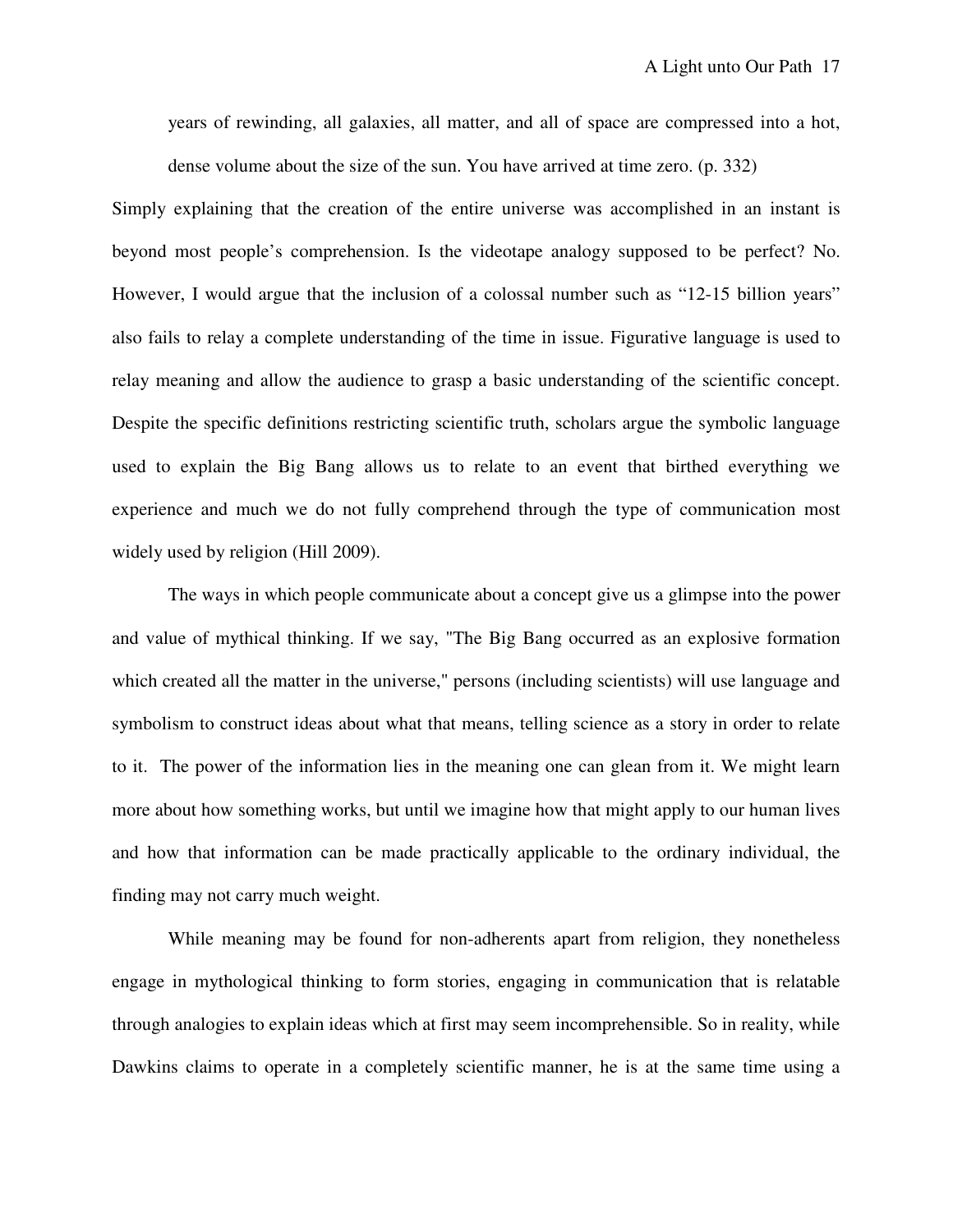religiously-oriented version of atheism to proselytize his ideology. The hard-line atheists speak of their worldview with the conviction of a religious person, and engage in mythological discourse while they attempt to convince audiences that the atheist worldview is superior and above all others. Even critics of religion utilize tools of religion to make sense of the world.

 Mythological discourse allows us to think about and relate to that which we cannot test; to engage in ways of communicating meaning and value which belong to another kind of truth. The truth found in religion is one that does not need a historical or empirical basis, but is nonetheless real to those who practice it. The Protestant theologian Reinhold Neibuhr wrote: "A vision of the whole is possible only if it is assumed that human history has meaning; and modern empiricism is afraid of that assumption. Meaning can be attributed to history only by a mythology." (as cited within Bierlein, 1994, p. 264) Religion's eternal ideals seem more ideologically stable to some than a field like science where proof changes yearly.

 Both myths and evolutionary theory help bring us to a place where we can stand in awe of the unity present in the diversity of life. Scientific information gains popularity with the public when one can marvel at it. The imagery painted by figurative language such as that found in the Starr and Taggart textbook (1998) has proven useful for scientific explanation; this book actually refers to several biblical stories as a segway into evolutionary theory. Perhaps the methods in which religion provides meaning and significance to life serve to assist science in valuable ways and demonstrate that these perspectives need not be considered mutually exclusive.

 Most importantly, religion serves as a method of finding meaning, value, and consolation in life, often through myth-centered means of communication. The importance of securing meaning in one's life can be underestimated by science, which tends to focus on secular ethical codes. But, if a person did not find meaning in life through purely secular methods, would he or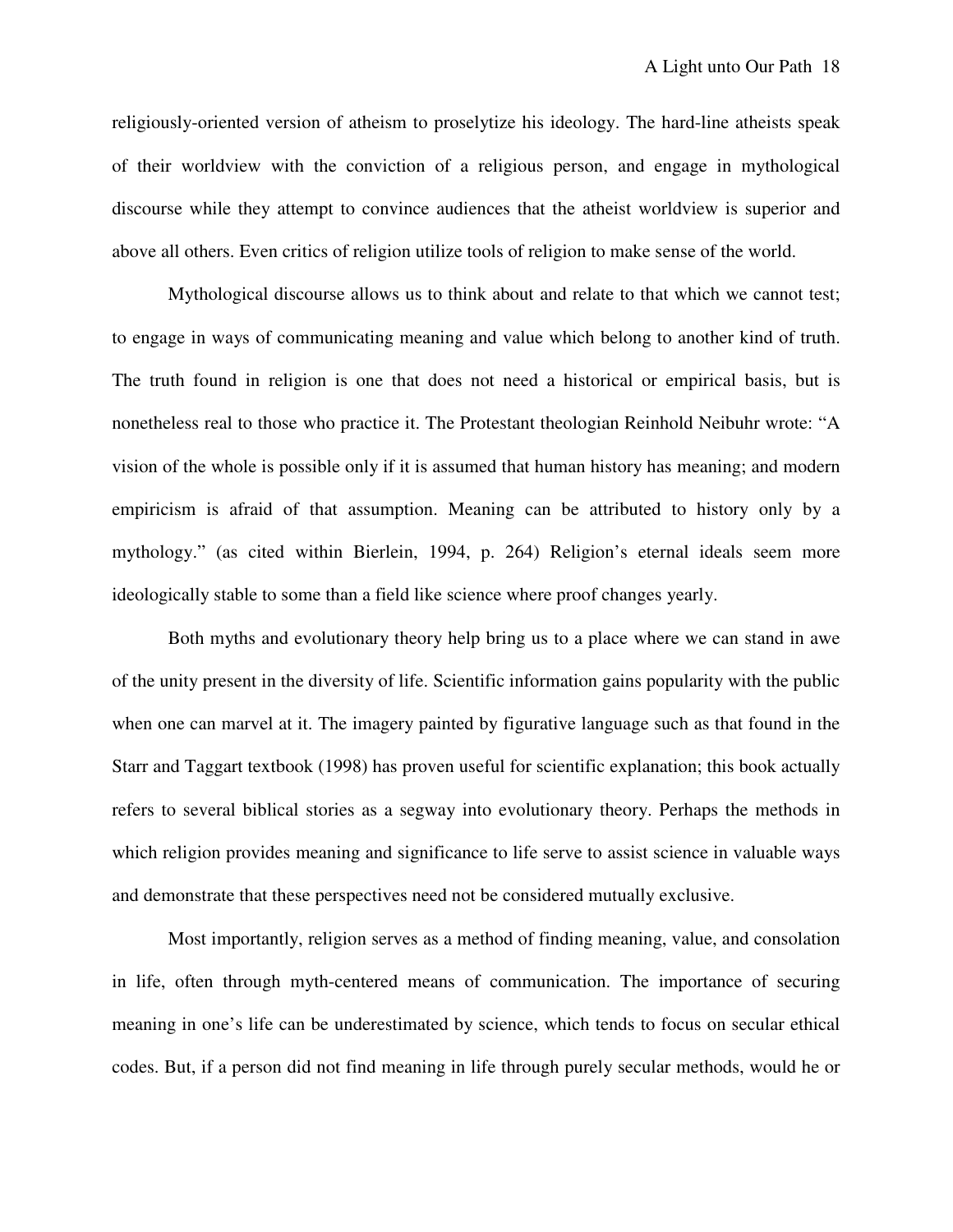she be able to be a productive member of society? Would they survive to reproduce and successfully raise offspring? While the scientific perspective is concerned with these questions, the answers may not sufficiently result from secular methods alone.

 Religion can be valuable to society to provide meaning, but adherents must be aware of extremism that also occurs within fundamentalist Christianity. Fundamentalists reject anything that conflicts with their theology due to the high value placed upon scriptural veracity and explanatory nature. Many problems arise when the religious concept of truth is used in place of the scientific. In addition, fundamentalists' intolerance of criticism allows the reactionary thinking that birthed this movement to blanket followers with hostility toward not only science, but reason itself (Schoenbaum 2008). Consequently, anything not in accordance with fundamentalist thinking is felt as a menacing threat within this worldview and polarizes members toward even more absolutist views.

 The "Chick Tracts" created by Jack Chick provide evidence of an extreme fundamentalist position that rejects any issue in conflict with accepted doctrine. Chick encourages his audience to proselytize these opinions and refuse any other ideas of knowledge from external sources-- a quick route to unnecessary polarization. According to Chick Publications' website (2009), hundreds of millions of cartoon tracts have been published in nearly one hundred languages, and copies were even requested by the Smithsonian to represent one aspect of American religious culture (Chick Publications, 2009, para. 14). Chick Publications' website "FAQs" (2009) lay out a clear example of his type of extremist thought:

God has only one Truth. If something is not the Truth, it is false, and must be revealed as such. …. We love people of all religions. In fact, we love them enough to want to show them the joy of knowing the True Creator. We are unwilling to lie to them and say that all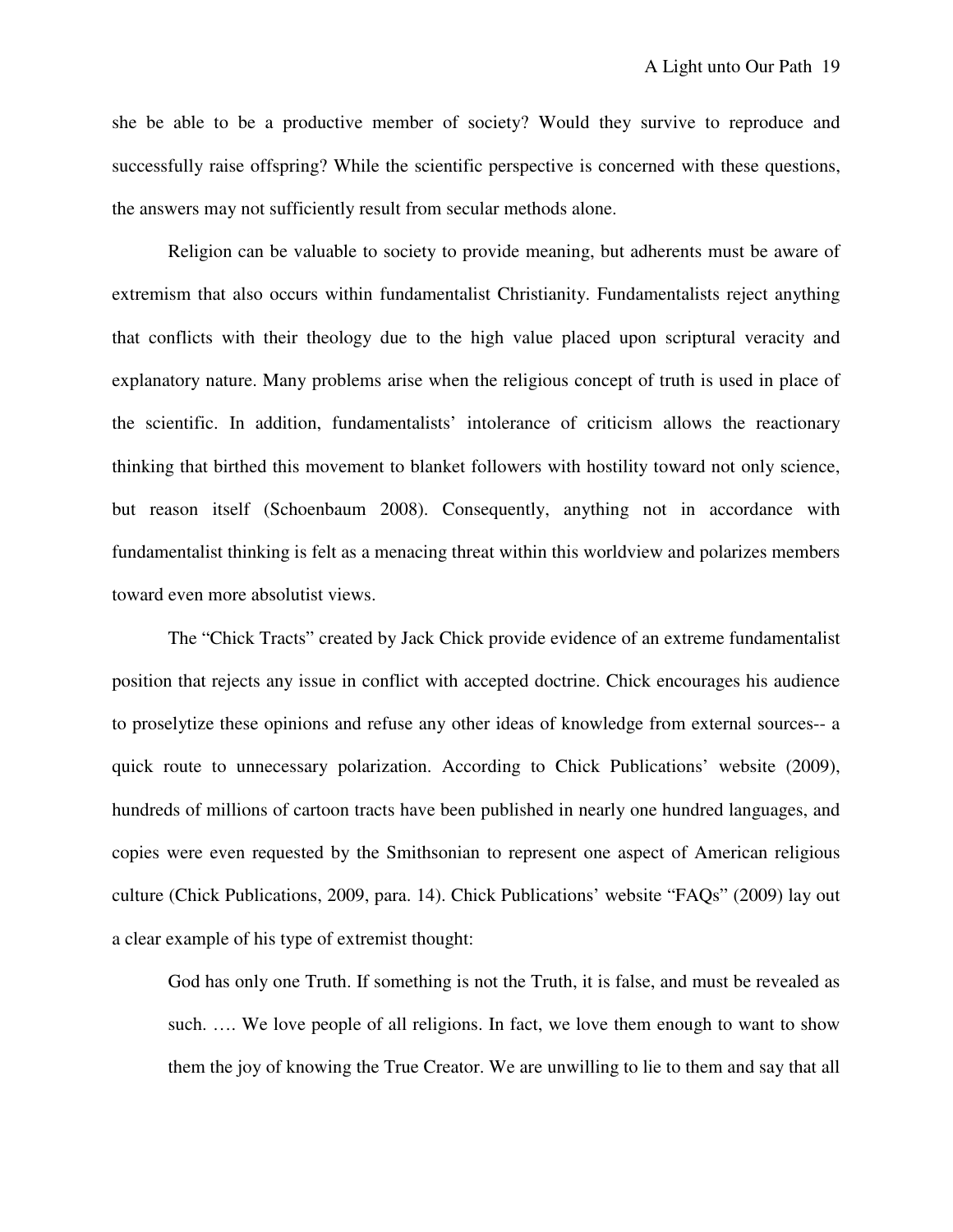gods are real, when we know this is not true. We are not being intolerant, but compassionate, desiring to help them find both joy in this life, and eternal life beyond. To do anything else would be dishonest. (Question 8)

Chick and those who purchase his cartoon tracts that preach against conflicting ideas (including evolution) merely add to the public's perception of fundamentalists as out-of-touch, misinformed individuals who refuse to acknowledge scientific ideas. Ironically, just as evolution extremists like Dawkins mistake one type of truth (scientific) to be the only kind, so do the religious persons who assume natural selection necessitates atheism. They too fail to consider other sources of knowledge (Schoenbaum 2008).

 Ben Stein's recent film *Expelled* demonstrates another example of religious rhetoric that instigated controversy where none should have existed. The film purports to challenge the hold of so-called "Big Science" and question the legitimacy of evolution. Its website also claims the government suppresses knowledge of Intelligent Design, which in the filmmakers' views should be considered alongside evolution (Premise Media, 2008, para. 1-2). Intelligent Design is an idea based on pseudo-scientific and philosophical arguments that either undermine evolutionary theories or are claimed to act in accordance with them and consequently uphold the necessity of a Designer.

 The National Center for Science Education (2009) exposes *Expelled's* faulty logic associated with Intelligent Design and critically reviews Stein's condemnation of Big Science. While the scientific institution is quite firm in what it does and does not accept as credible, Stein does feature fictionalized accounts to portray science as evil.

 To provide an example of Stein's reliance on faulty information, we shall consider the case of Richard Sternberg, former editor of *Proceedings of the Biological Society of Washington*.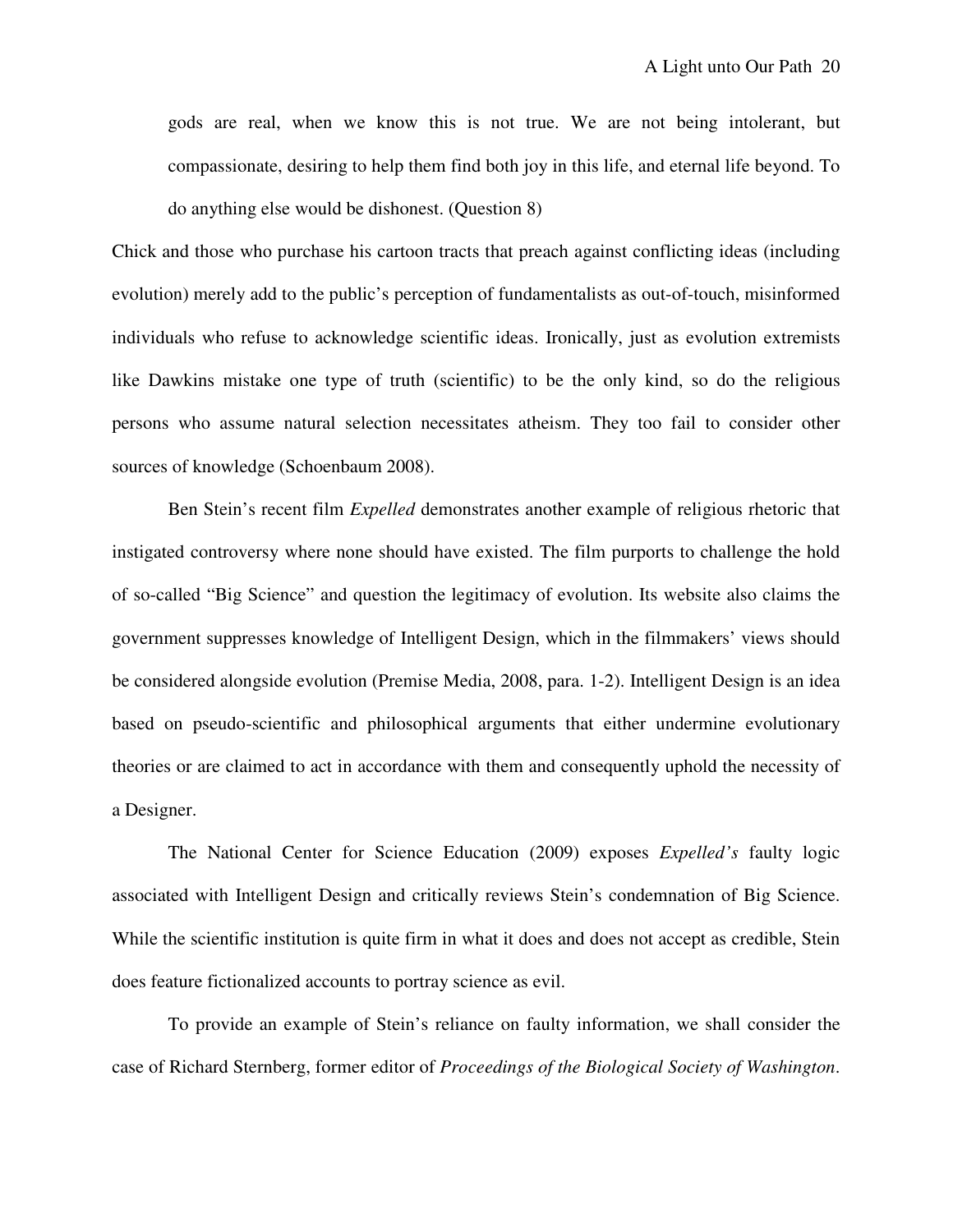The film gives a sympathetic nod to the man whose "life was nearly ruined" (*Expelled* 2008) after publishing a pro-Intelligent Design paper authored by Stephen C. Meyer. In reality, Sternberg was a voluntary editor who had already submitted his resignation six months prior to the article's publication. He kept his paid job at the National Institutes of Health after the publication as well as his unpaid Research Associate position with the Smithsonian. Moreover, Sternberg did not even suffer the disciplinary action merited after he bypassed the magazine's review board protocol, reviewing and submitting the article himself- probably in recognition of the article's "shoddy science" (Catsoulis 2008).

 The *New York Times* provided a less biased review than the website (as the newspaper sometimes employs Stein as a freelance columnist) but still rebuked *Expelled* as "an unprincipled propaganda piece that insults nonbelievers and believers alike" (New York Times, 2008). Why do films like this attract a following? They summon conflict and gain a following by misinforming viewers. This is not the type of media or society we should foster. *Expelled* created huge controversy by portraying evolution as evil and fueled misinformed individuals with invalid arguments against evolution in schools. Persons of all faiths should critically examine religious rhetoric in the media before accepting it as valid to prevent harmful views from gaining clout.

 Recent litigation has confirmed that Intelligent Design should not be considered an option when seeking a method of knowledge-seeking that holds religion and science as compatible. 150 years after the publishing of Charles Darwin's *Origin of Species*, parents and religious organizations (including Intelligent Design advocates) still fight to prevent evolutionary theory from gaining its rightful place in school curriculum. The landmark federal case of Kitzmiller v. Dover Area School District (2005) was the first in which plaintiffs successfully challenged the Pennsylvanian public district's policy of teaching Intelligent Design as an alternative to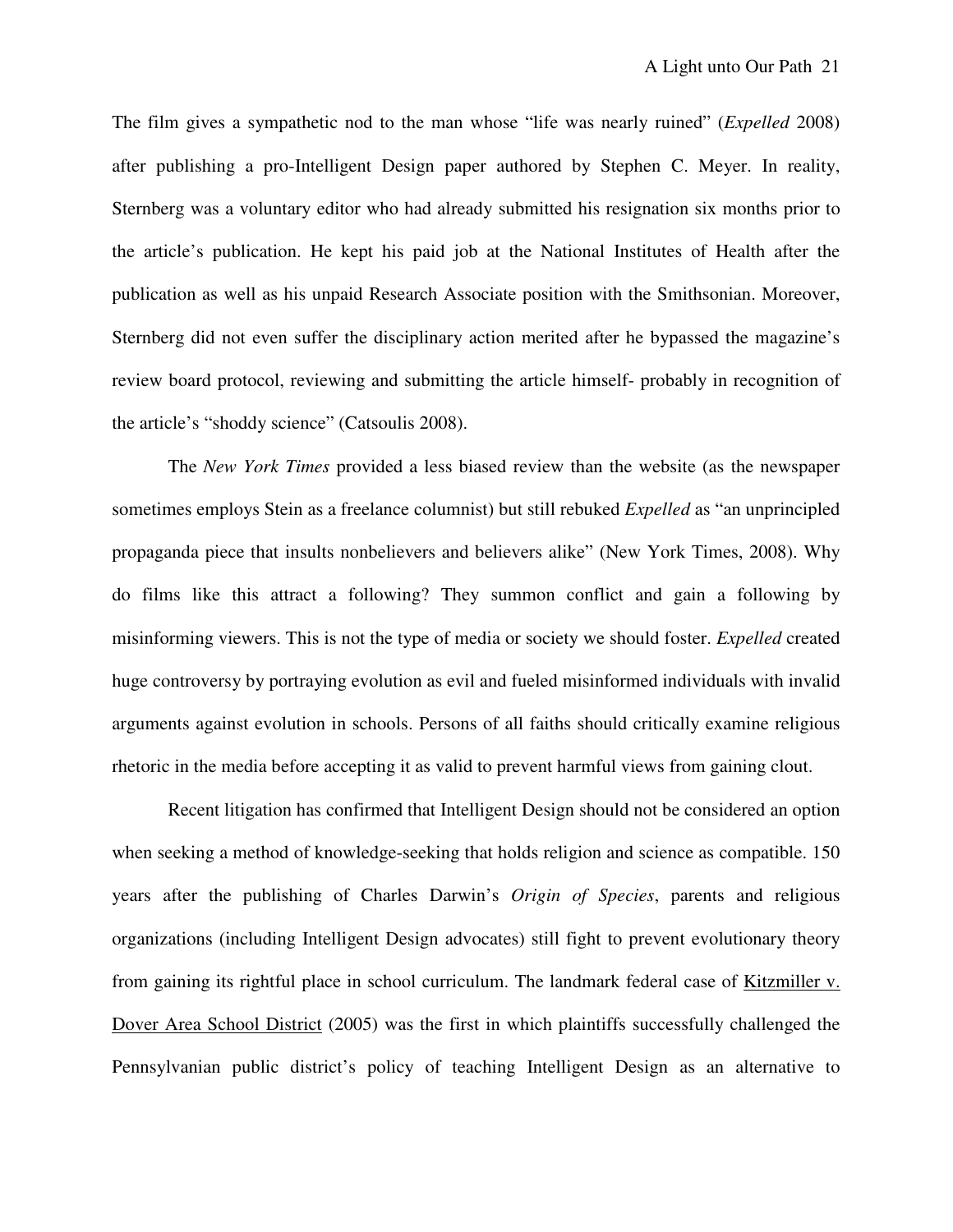evolution (p. 3). The United States District Court for the Middle District of Pennsylvania found the practice in violation of the Establishment Clause of the First Amendment, which prohibits government from advancing religion (Kitzmiller v. Dover, 2005, p. 2). As a result, teaching Intelligent Design in the public school classroom violates the establishment clause of the First Amendment, which states "Congress shall make no law respecting an establishment of religion" (Kitzmiller v. Dover, 2005, p. 9). The heavily researched opinion of the court found the Dover High School policy failed the *Lemon* test, which consists of three criteria used to determine if government-funded agencies such as schools go beyond a neutral stance and advance religion. In the words of Judge Jones, Intelligent Design is not science and "cannot uncouple itself from its creationist, and thus religious, antecedents" (Kitzmiller v. Dover, 2005, p. 132).

 The debate over teaching evolution affects the future of America's students and jeopardizes the country as a whole. When pupils are given only a brief mention of the foundational and unifying concept of evolution, their understanding of surrounding ideas in biology--even those acceptable to religious fundamentalists-- is fragmented and incomplete. Ideas such as Intelligent Design are based on faulty logic and portray fundamentalists as misinformed, leading scientists to discredit religious voices in general. As we compete in a global world, our students must be given every opportunity to learn and not be held back due to religious arguments portrayed as science.

 Despite the value religion can add to life, fundamentalists must recognize that religious truth is not scientific truth, nor oftentimes historical truth. While myth plays an important role in meaning and value, fundamentalists miss the essential distinction between myth and history. Schoenbaum (2008) shed light on myth's function further: "A mythic narrative is not intended to be factual or historical; it is intended to transcend time and place. The truth it expresses is not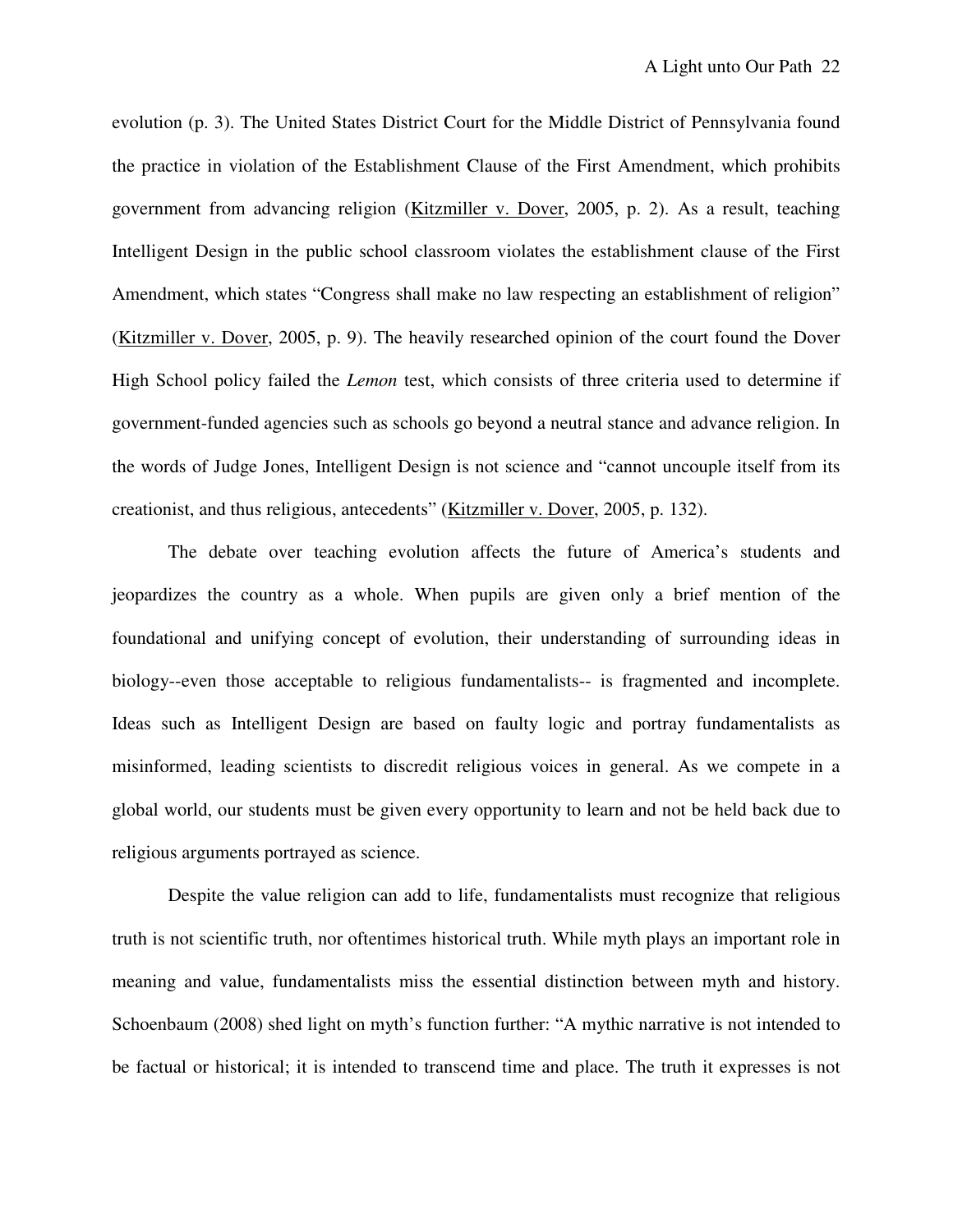factual; it is intended to be therapeutic and to express meaning and value" (p. 74). The framework Christian fundamentalists operate within tends to substitute religious texts for fact. Then, positions of religious authority figures are accepted with little to no question; a dangerous trend. It is unquestioning conformity we have to blame for countless atrocities performed in the name of God, even today. For once I shall align with Dawkins (2006) when he objected to this very trend: "If children were taught to question and think through their beliefs, instead of being taught the superior virtue of faith without question, it is a good bet that there would be no suicide bombers" (p. 308). Science is subject to continual criticism where that which does not hold up is discarded; religion should be subject to the same. Reason should be essential to faith (Schoenbaum 2008). Science along with many religious systems successfully keep core concepts alive, yet adapt to a changing society. Perhaps it is time for Christianity to do so.

## Prescriptions

 Both science and religion must adapt to the needs and practices of society to remain a vital body of knowledge. Tension abounds when an ideology or system of thinking about the world fails to adapt to actuality. For example, consider the current situation with fundamentalist Islam in the Middle East. Currently, both extremist fundamentalist and extremist scientific perspectives corrode society's ability to dialogue by accepting only their own, absolute ideas and disregarding all other sources of knowledge. This lack of dialogue polarizes and prevents societal members from being able to utilize all the tools available to make sense of and derive meaning from life. Students' learning is hindered, and when religious groups are portrayed as misinformed, potentially valuable contributions to society are inhibited.

 Alternative non-extremist approaches suggested by my research can provide paths which lead to less tension between science and religion, and decrease the barriers that arise with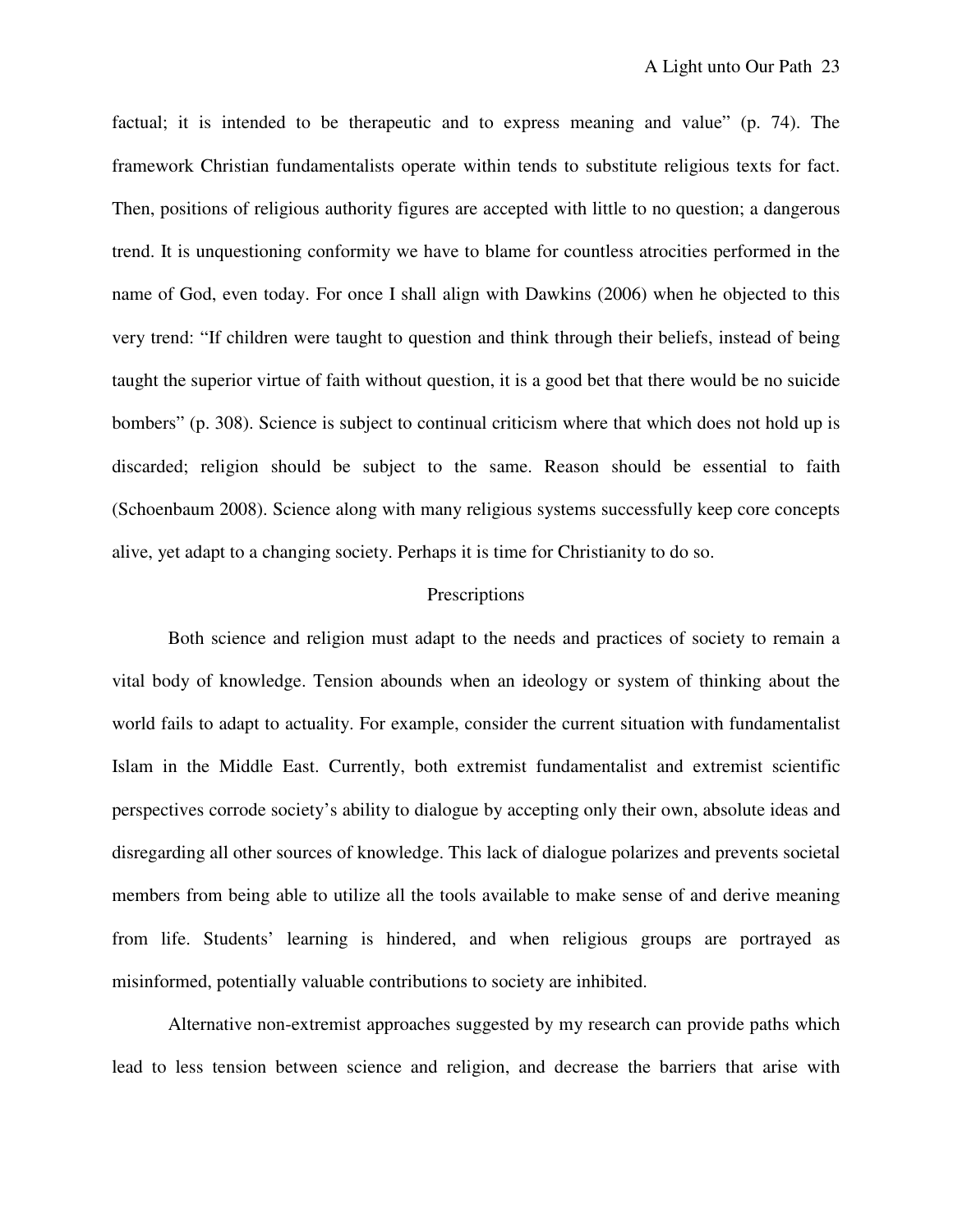extremist hostility. Such approaches accept that multiple valid methods exist with which one may gain a whole understanding of reality. I will give a brief description of approaches outlined by Stephen Jay Gould, the majority opinion of evolutionary scientists, Michael Ruse, Marcus Borg, and Karl Popper.

 Well-known agnostic and evolutionary biologist Stephen Jay Gould's (1997) "Nonoverlapping Magisteria" (NOMA) holds that science and religion exist within independent fields (magisteria) and therefore do not conflict. Under the principles of NOMA, the authority of science belongs to the empirical world, while religion's authority addresses ideas of morals and meaning. Gould (1997) emphasized that while these fields may venture closely to one another, they do not overlap (para. 16). Questions that require answers from both teaching authorities may draw from science to address empirical aspects and philosophy to address non-empirical aspects. However, Gould's critics note his concept accomplishes reconciliation by relegating religion, ethics, and morality to a small magisterium while science is afforded a large one. Dawkins insisted the independence afforded by NOMA is an oversimplification, and contended, "Religions make existence claims, and this means scientific claims" (as cited in Schoenbaum, 2008, p. 77).

 One could adopt the position of a majority of evolutionary scientists: in the 2003 Cornell Evolution Project, Gregory W. Graffin and William B. Provine polled and received responses from 146 professional scientists elected to various scientific honor societies. Not surprisingly, Graffin and Provine (2003) found the majority of evolutionary scientists personally reject religious beliefs (para. 6), yet they "see no conflict between religion and evolution" because they view religion as a product of human evolution rather than social change alone (Graffin & Provine, 2003). These scientists view human evolution as the force which developed cultural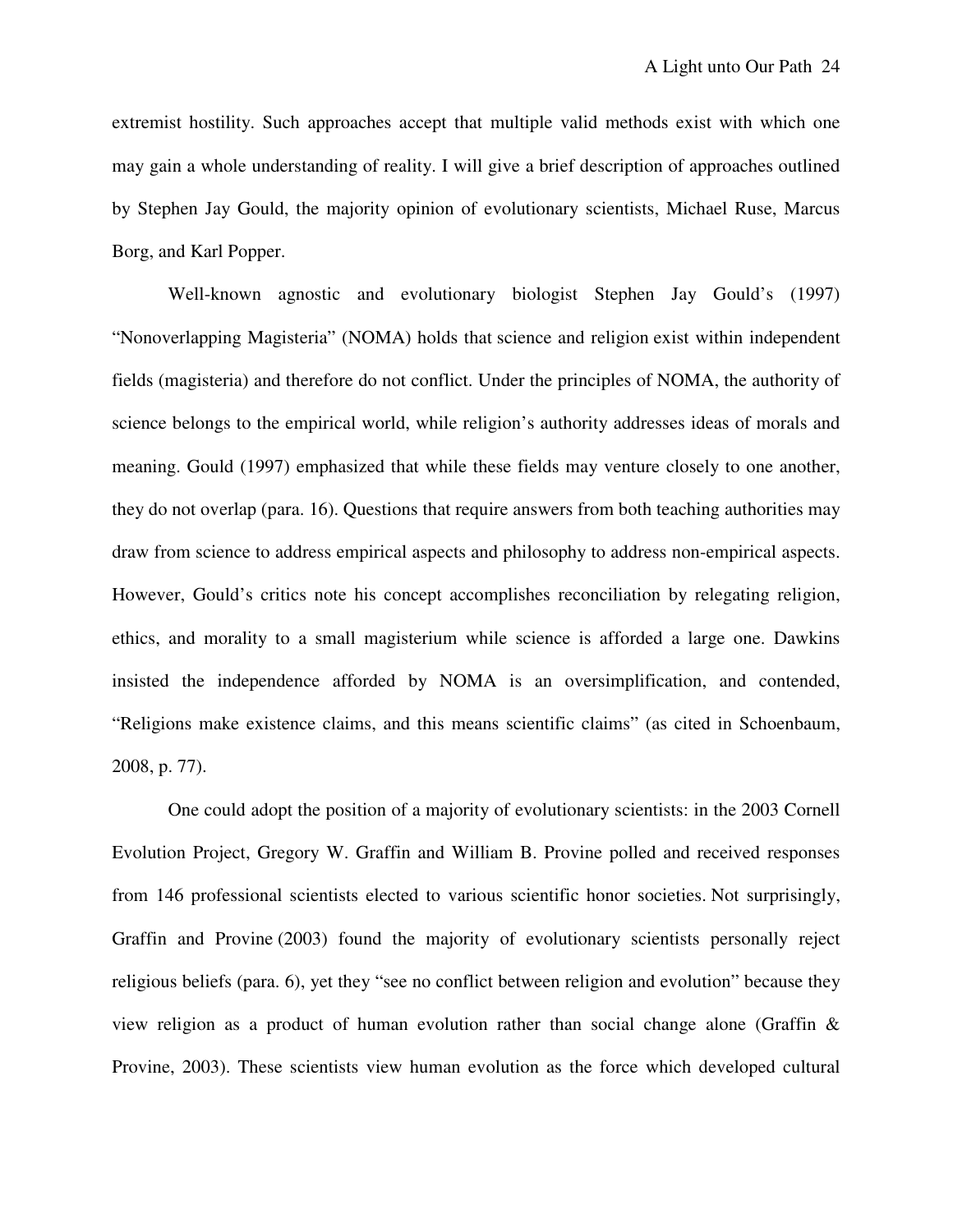change, which then led to the development of religion[s]. If some of presumably the world's leading authorities in science can still "hold a compatible view of religion and evolution" (Graffin & Provine, 2003) for society, then why cannot members of the public who also reject religion follow suit? The scientists surveyed show it is indeed possible for one to abstain from holding religious beliefs, yet still understand that religion and science do not represent mutually exclusive viewpoints.

 Another way of conceiving the spheres of scientific and religious knowledge is by distinguishing between "methodological naturalism" and "ontological naturalism" (Schoenbaum 2008). Philosopher of biology Michael Ruse suggested we view science as a form of methodological naturalism, where observations and proven facts about matter are used to explain the natural world in terms of natural phenomena only (as cited in Schoenbaum, 2008). Methodological naturalism cannot be extended to explain the metaphysical, where other sources of knowledge are more suited. In *The Stanford Encyclopedia of Philosophy*, David Papineau (2009) reported that this philosophical orientation maintains "natural science itself requires no specific attitude to religion, and can be practised just as well by adherents of religious faiths as by atheists or agnostics" (Philosophy & Science, 2009, para. 2). In addition, science may describe our observations of the world mathematically and even metaphorically without being ontologically correct. "Ontological naturalism" relates to the nature of being and describes what is real. Ruse downplayed the application of science to ontological issues and argued that the field of science represents an incomplete picture of reality; while it may indeed make conjectures about ontological ideas, the realm of ontology belongs more to the category of religion and philosophy (Schoenbaum, 2008). Ruse's reconciliation between science and religion allows one to "fully accept evolution and yet believe in the existence of supernatural realties, actions and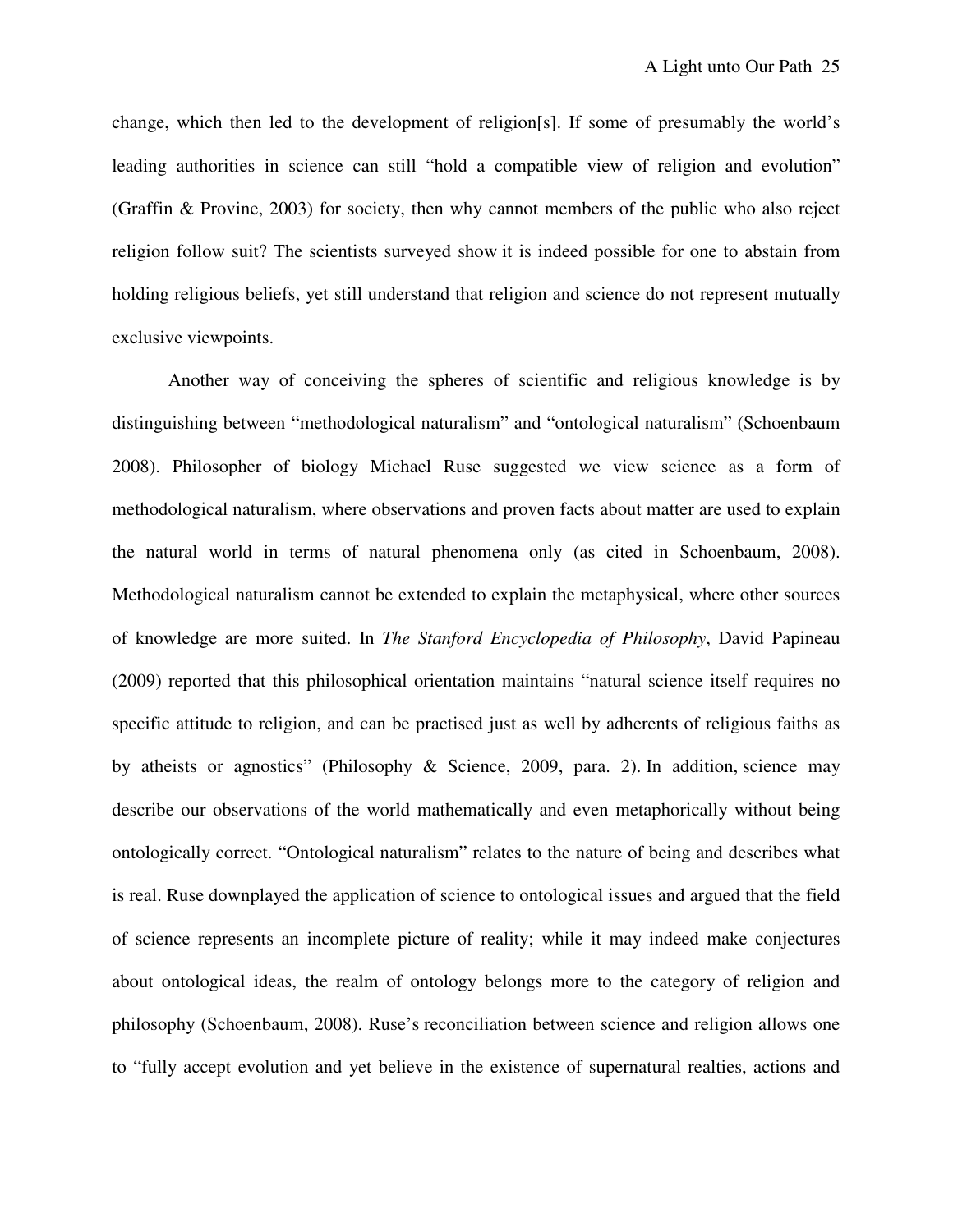concerns" (as cited in Schoenbaum, 2008, p 10). Individuals who utilize this way of thinking would be able to employ both scientific and religious mindframes. Still, Ruse's philosophy takes the existence of supernatural phenomena as a genuine aspect of religious beliefs, which is problematic for some who discredit the supernatural as valid.

 The concept of "panentheism" may resolve intellectual difficulties atheists and nonbelievers have with such phenomena. Oregon State Professor of Religion Marcus Borg (1997) asserted panentheism as an acceptable way of thinking about God and the world. In this frame of mind, God is not separate from or equal to the universe, but beyond it-- simultaneously transcendent *and* immanent. Everything is *in* God, while God occasionally discloses himself as here with us. Panentheism is not to be confused with pantheism, which translates as "everything *is* God." Borg (1997) traced panentheism back to the roots of Christian and biblical tradition, but pointed out that many people are unfamiliar with the concept and instead know more of what Borg deemed "supernatural theism," or a God who is "out there, and cannot be experienced but only believed in" (p.12).

 Borg believed the importance of panentheism lies in its ability to settle intellectual problems associated with supernatural theism. If God is beyond, and not separate from the universe, much of the difficulties associated with God do not exist (Borg 1997). Borg's thoughts agree with traditional Christian theology, in which God is not physically located in or as one part of the universe. God was physically incarnated at one time in the body of Christ. After his crucifixion the more appropriate Christian view is to think of God as the ground of being for the universe, as in the electricity that allows a light bulb to shine. This circumvents a journey into the empirical realm, and allows supporters valid mystic experiences without making claims that must be substantiated by scientific evidence.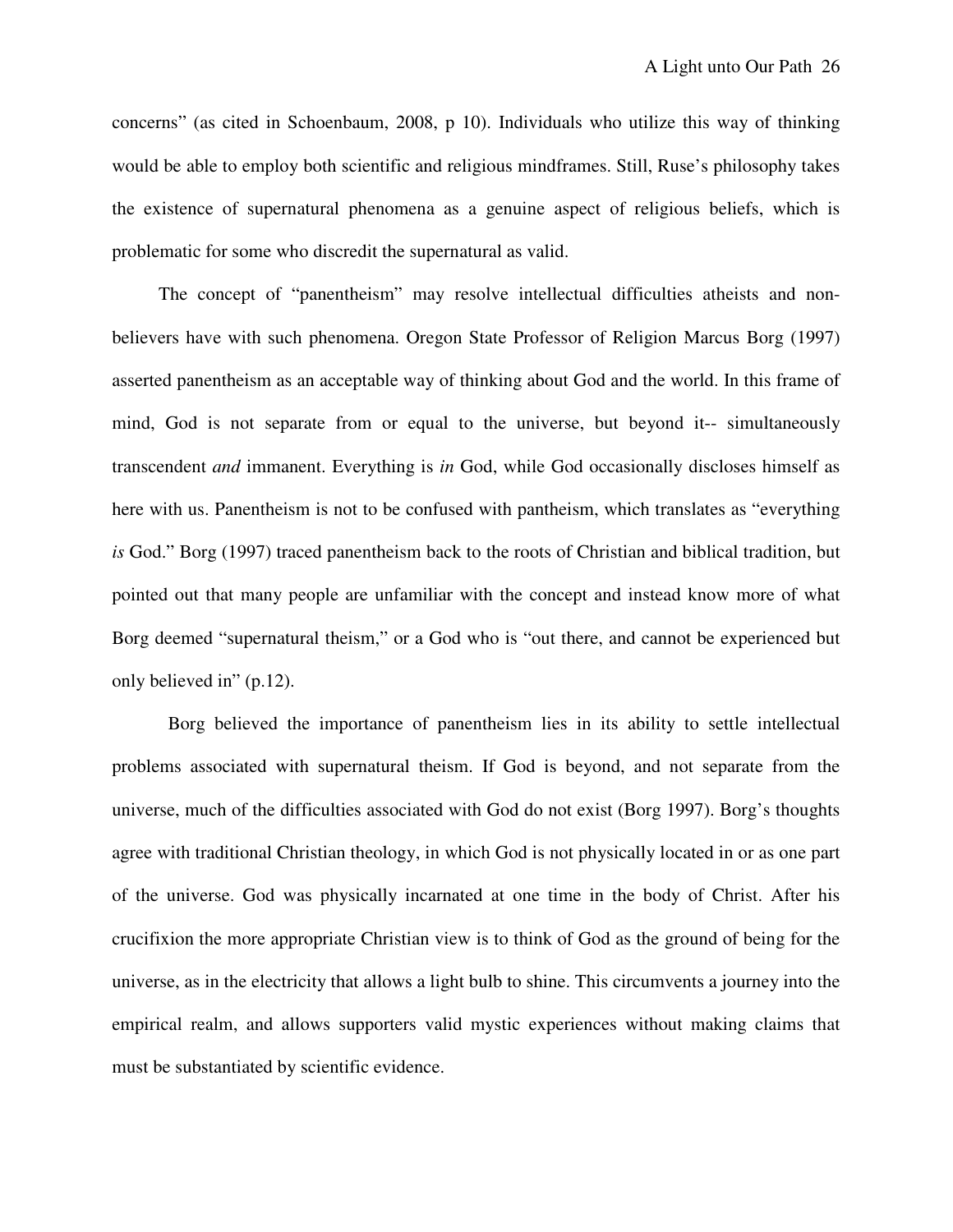Karl Popper formulated yet another concept of reality when he described three dynamic and interrelated "Worlds" within which we live, all three subject to critical evaluation (as cited in Schoenbaum, 2008). World One is comprised of objective reality; the solid and concrete parts (things) of our experience. Our experience of the objective World One is limited to our senses as well as the accuracy of our instruments, as demonstrated by research showing our perception of solid surfaces are actually tiny particles constantly in motion. More and more often we become aware of something previously imperceptible, which raises the question of how much more of the world our senses and instruments can capture. Schoenbaum (2008) asserted concerning World One, "[T]here may be nothing more, but that is highly unlikely" (p. 24), yet we receive no explanation for Schoenbaum's claim.

 The mental states of psychological interactions, conscious, and subconscious desires make up World Two. Some examples include reasoning, desire, intellect, and will (Schoenbaum 2008). We can think about World Two by relating it to World One. Schoenbaum (2008) described the relationship as follows: "The objects we perceive in World One have their counterparts as mental phenomena in World Two" (p. 24).

 World Three contains the fields of knowledge and skills produced by the first two Worlds, and are the basis of how we relate to each other and reality as a whole. These aspects of culture may be revealed as the physical realms of art and music or they may take shape in the areas of mathematics, sociology, science, and religion. Schooling and social interactions impress World Three upon us; through these our human cultures form. While this category can be abstract, it may also overlap with other fields. To illustrate: a person's knowledge and skills of medicine (World Three) leads to a desire (World Two) to create an artificial heart (World One)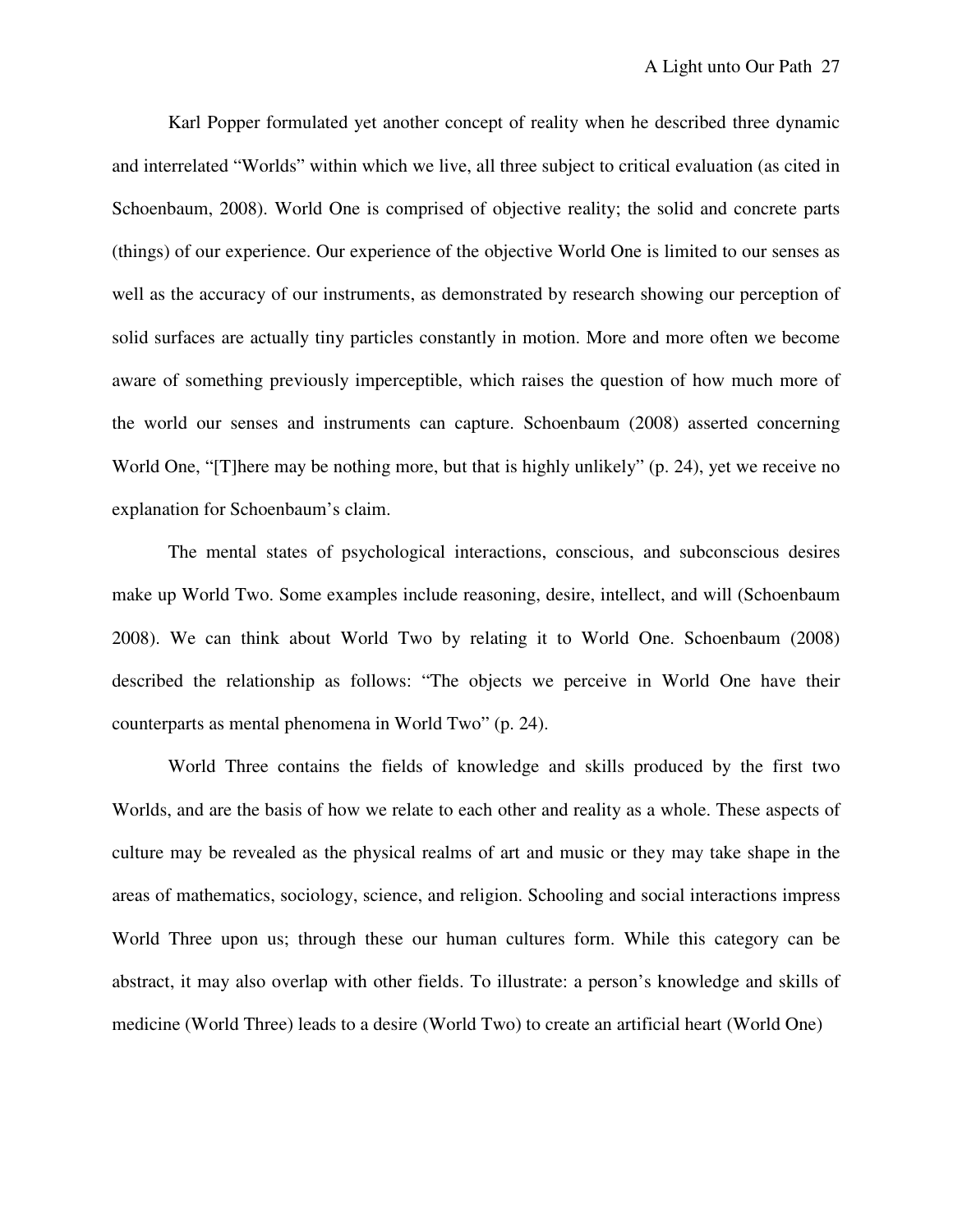These Worlds' fluidity help us see that the one constant in life is change. We have seen this dynamic nature reflected in science with its acknowledged dependence on provisional information. Science is revised in ways inconceivable to those who originally described the objective world's laws and theories. Such descriptions give us the 'how', but rarely the 'why' or even the "inherent character" of the world (Schoenbaum, 2008, p. 66). For example, Newton could not explain what characteristic of matter is responsible for the force we call gravity, but merely described how it works. Even the objective reality of World One, trusted for so much of what we experience, provides a limited knowledge of the human experience.

 Although our society has uncovered magnificent findings thanks to science, modern physics give us further reason to question if science can provide a whole and accurate understanding of reality. Our theoretical constructions allow us insight toward the workings of the universe, yet are not a working model of absolute reality (Schoenbaum 2008). Most scientists will acknowledge our models' incompleteness and even our inability to fully grasp the very things we propose. Yet, our theories are held out as the real thing. We must remember we are inherently limited by our senses and our perceptions of reality; science provides but *one* pragmatic method of understanding the world.

 The approaches of Gould, Ruse, Borg, Popper, and others demonstrate a fraction of alternatives to polarizing extremes that dominate much of the tension we see today. Now more than ever, we must diligently examine the perspectives we use to understand the world. We must move away from harmful viewpoints that hinder learning and alienate us, and work toward understanding opposing viewpoints through non-hostile dialogue. If we actively engage in such endeavors, our society will be able to more successfully offer both scientific and religious worldviews as tools to fully understand reality.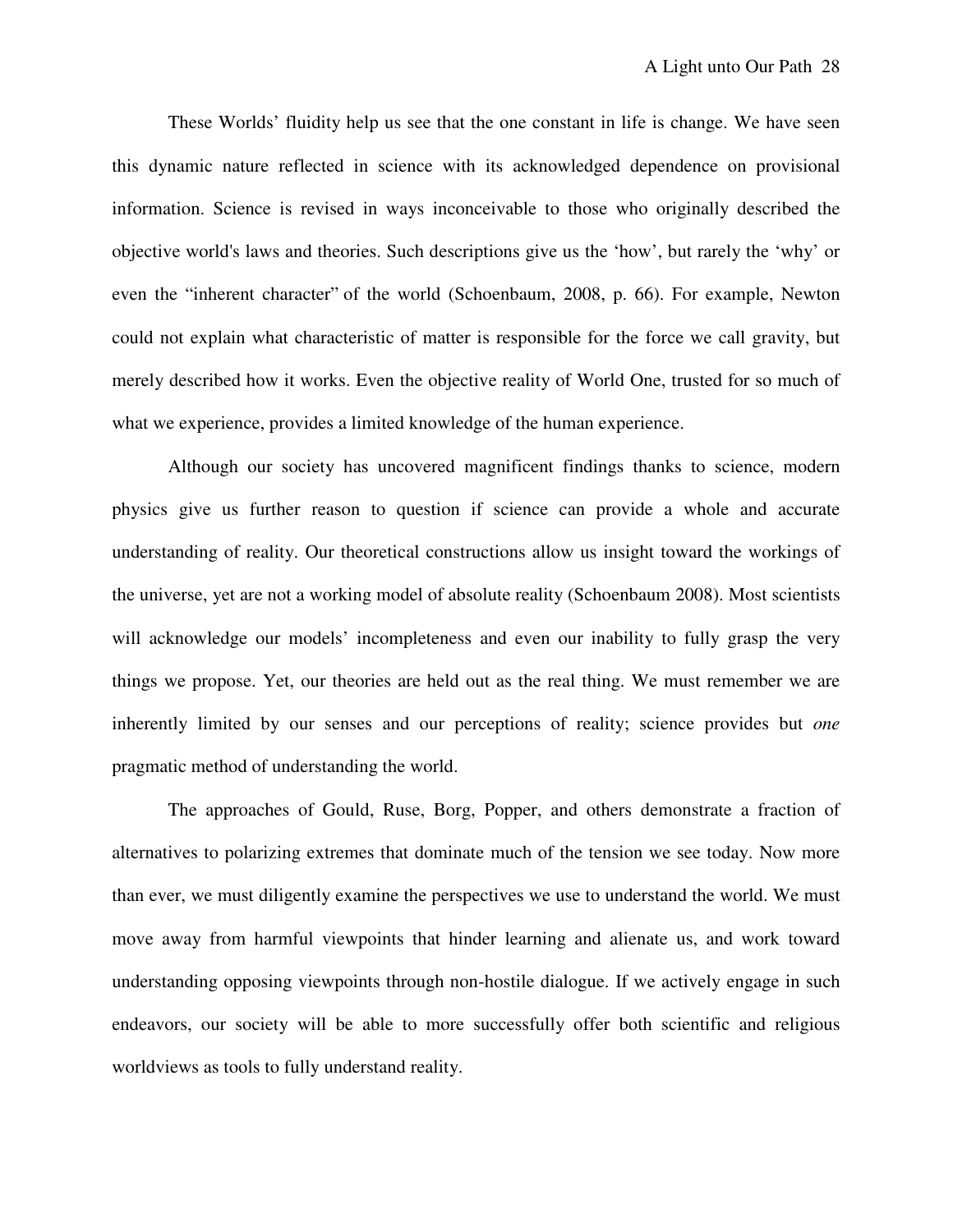### Conclusion

 At this time, I will refer again to the words of Linker (2007), who illuminated the urgency of the issue:

The last thing America needs is a war of attrition between two mutually exclusive, absolute systems of belief. Yet this is precisely what the new atheists [Dawkins included] appear to crave. The task for the rest of us—committed to neither dogmatic faith nor dogmatic doubt—is to make certain that combatants on both sides of the theological divide fail to get their destructive way. (p 18)

After examining Dawkins, we have seen that his reaction and that of scientific extremists is a response to increasing religious fundamentalism. While not all scientists are committed to "dogmatic doubt," some experts do advocate a form of extreme scientism dedicated to the denial and abolition of any sort of faith. We have also seen how certain religious extremists deny vital scientific ideas and instigate unnecessary controversy. The scientific and religious perspectives both contain suppositions with evident limitations, and both perspectives can be exercised to harmful extremes. On this journey toward understanding, we need to recognize such constraints and acknowledge those methods of knowledge-seeking which differ from our own. To avoid polarization and the crippling hostility it brings, we can adopt one of the methods outlined by Gould, Ruse, Borg, Popper, and others, or we can look toward other sources that prove more useful. Regardless, we must examine both religion and science critically to prevent this conflict Linker speaks of and learn as much as possible about both in order to appreciate their scope as well as their limits. These steps will enable us to cast aside ignorance which so often leads to rash exchanges and adopt a well-informed worldview that can help us seek knowledge more wholly. Let the word "faith" not mean "belief in spite of evidence otherwise," but the sincere and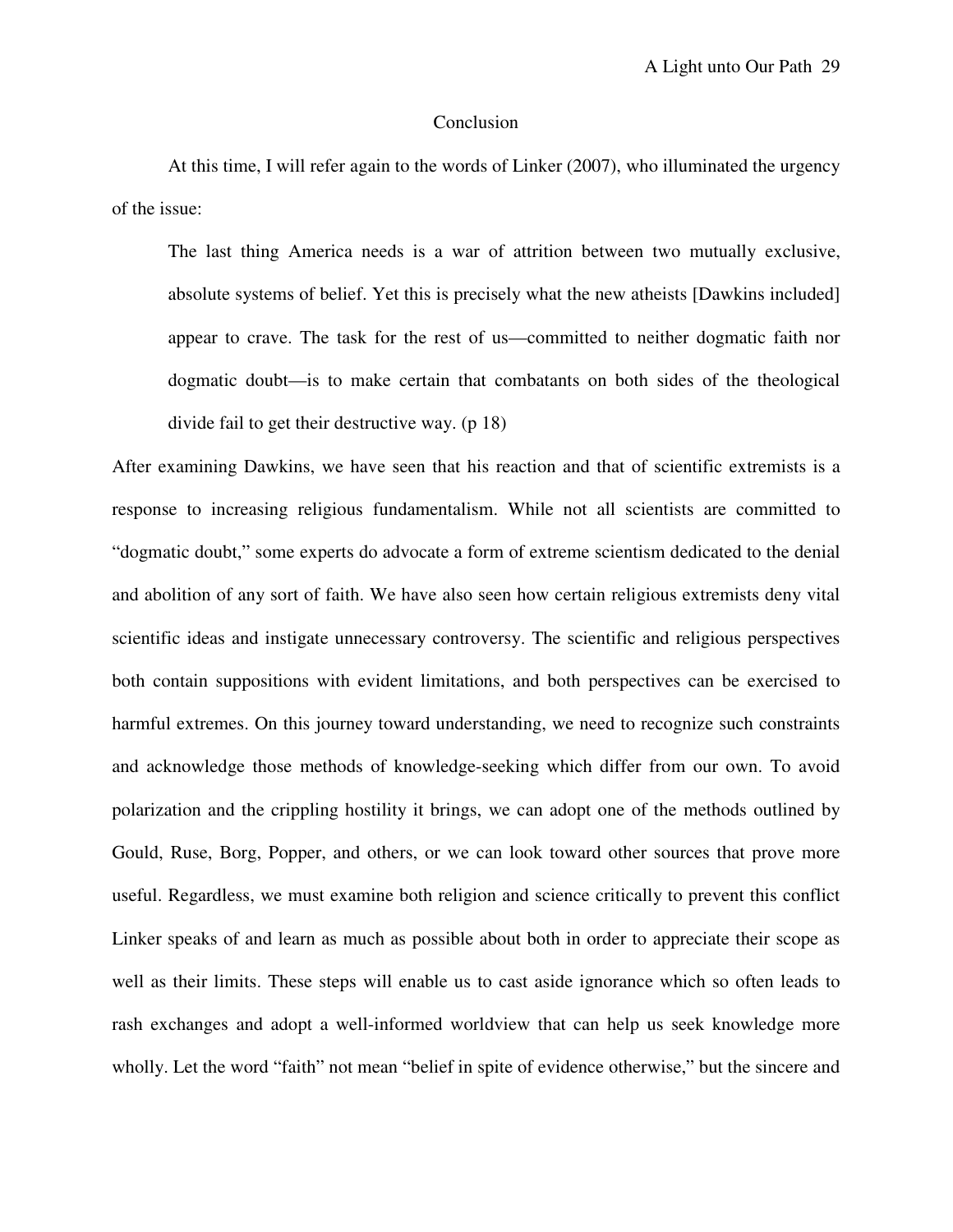examined trust in a reality beyond that which is our own, a different idea of truth which provides methods of relating to humanity that cannot be provided by science alone.

 In conclusion, my research has shown that the hostility evident between the Christian religion and science is largely due to the extremes of either worldview. These polarized perspectives do not allow diplomatic relations between adherents of either worldview and can lead to alienation as well as inhibit learning. A non-extremist worldview is necessary to reconcile the increasing hostility between science and religion. As we move into a century of radicalism and strife, it has become increasingly important to understand the perspectives from which a scientific worldview and a Christian religious worldview stem. Fuller understanding can help us move away from extremist positions and decrease barriers that stand in the way of advancing human knowledge. Only through such understanding can we increase dialogue about our differences and move beyond barriers that harm and hinder society.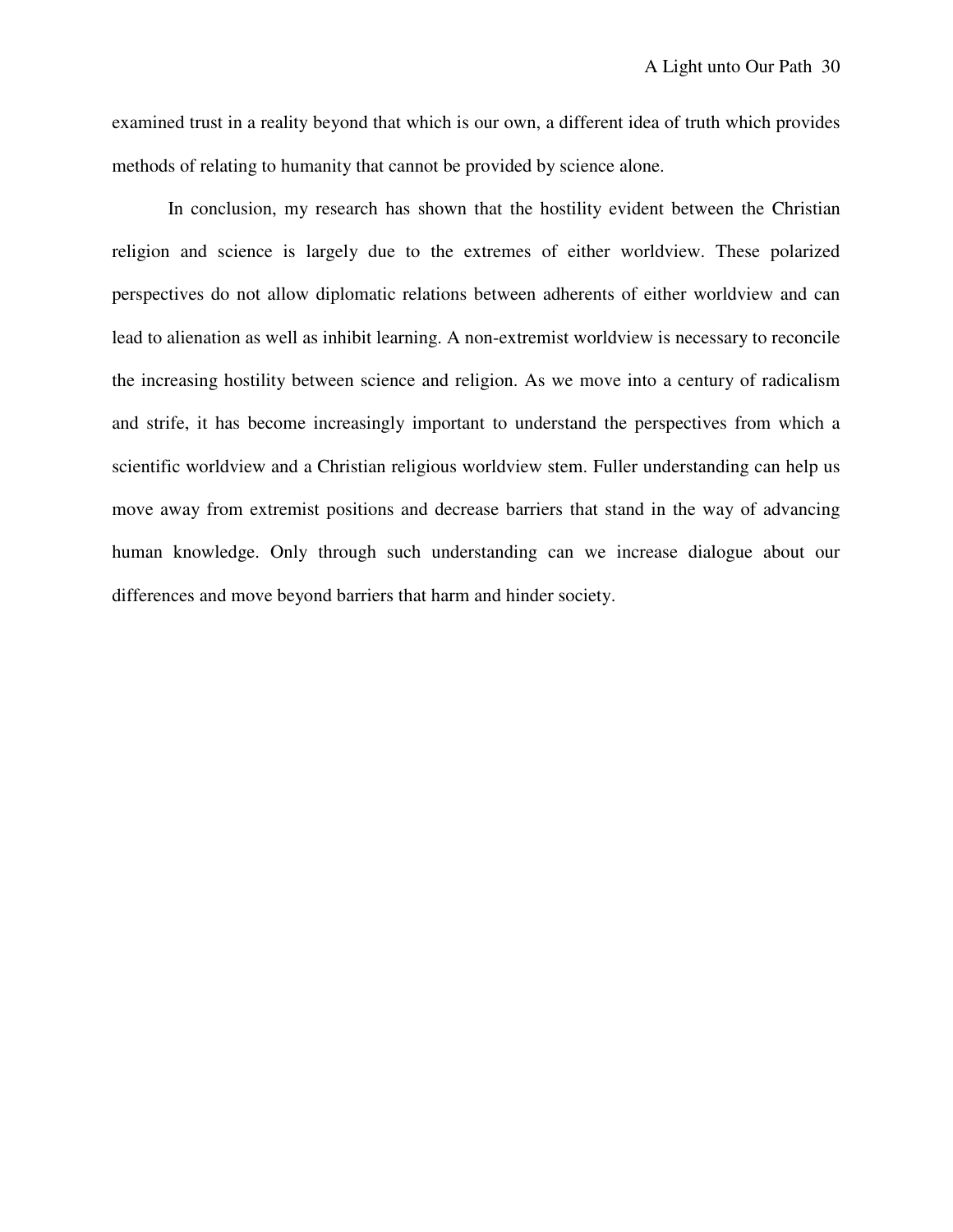#### References

- Archer, G., and Payne, J. in Geisler, N (Ed.). (1980). *Inerrancy*. Grand Rapids, MI: Zondervan Publishing House. (59-113)
- Bierlien, J.F..(1994). *Parallel myths*. New York: The Random House Publishing Group.
- Catsoulis, J. (2008). Resentment over darwin evolves into a documentary. [Electronic version]. *New York Times*. Retrieved Feb. 17, 2009, from <http://movies.nytimes.com/ 2008/04/18/movies/18expe.html>.
- Chick, J. (2009). Information center. Retrieved Feb. 15, 2009, from <http://www.chick.com>.

Dawkins, R. (2006). *The God delusion*. Boston: Houghton Mifflin Company.

- Dobzhansky, T. (1973). Nothing in biology makes sense except in the light of evolution*. The American Biology Teacher*, *35*, 125-129.
- Ehrman, B. (2005). *Misquoting Jesus*: *The story behind who changed the Bible and why*. San Francisco: Harper San Francisco Publishers.
- Eliade, M. (1969). *The quest: History and meaning in religion*. London: University of Chicago Press. (73-87).
- Frankowski, N (Director). (2008). *Expelled: No intelligence allowed* [Motion Picture]. United States: Rocky Mountain Pictures.
- Gould, S. J. (1997). *Nonoverlapping magesteria*. [Electronic version]. *Natural History, 106*  (March ed.), 16-22.
- Graffin, G. and Provine, W. (2007). Evolution, religion and free will. [Electronic version]. *American Scientist, 95 (4),* 294.
- Kitzmiller v. Dover Area School District [Electronic version]. 400 F. Supp. 2d 707 (M.D. Pa. 2005).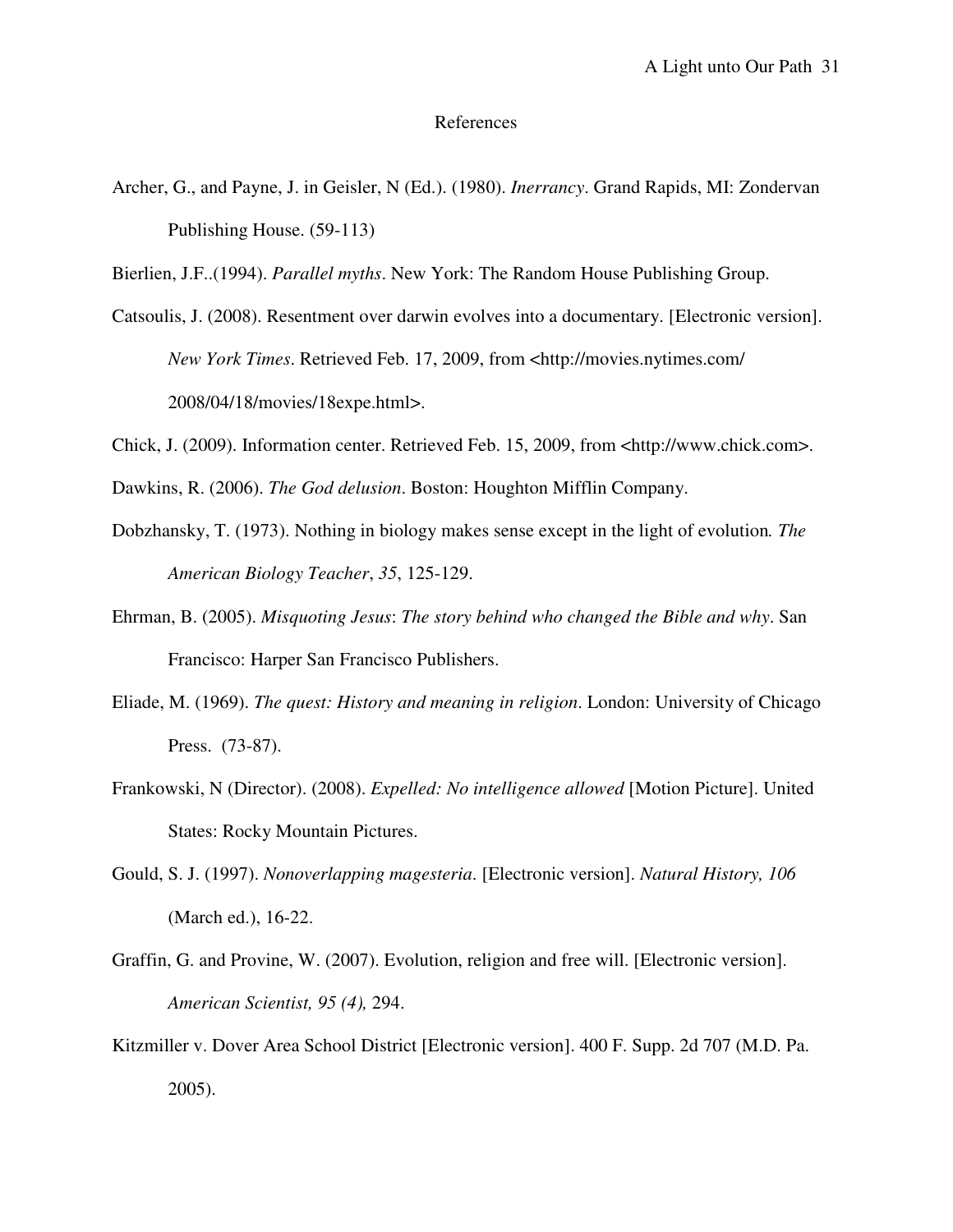- Linker, D. "Atheism's wrong turn." *New Republic* Dec. 10, 2007: 16+. Academic Search Elite. EBSCO. [Rod Library], [Cedar Falls], [IA]. Retrieved Sept. 9, 2008, from <http://search.ebscohost.com>.
- Pew Forum on Religion & Public Life. (2005, August). *Public divided on origins of life*. Retrieved February 10, 2009, from <http://pewforum.org/publications/surveys/religionpolitics-05.pdf>.
- National Center for Science Education. (2009). Expelled exposed: Why expelled flunks. Retrieved Feb. 17, 2009, from <http://www.expelledexposed.com/>.
- Papineau, David. (2009). Naturalism. In E.. Zalta (Ed.), *The Stanford encyclopedia of philosophy* (Spring ed.). Retrieved February 24, 2009, from <http://plato.stanford .edu/archives/spr2009/entries/naturalism/>.
- Premise Media Corporation. (2008). *Expelled: No intelligence allowed*. Retrieved Feb. 17, 2009, from <http://www.expelledthemovie.com/>.
- Schoenbaum, T (2008). *Keeping the faith: Religious belief in an age of science*. North Carolina: McFarland & Company, Inc., Publishers.
- Starr, C. and Taggart, R. (1998). *Biology: The unity and diversity of life.* California: Wadsworth Publishing Company.